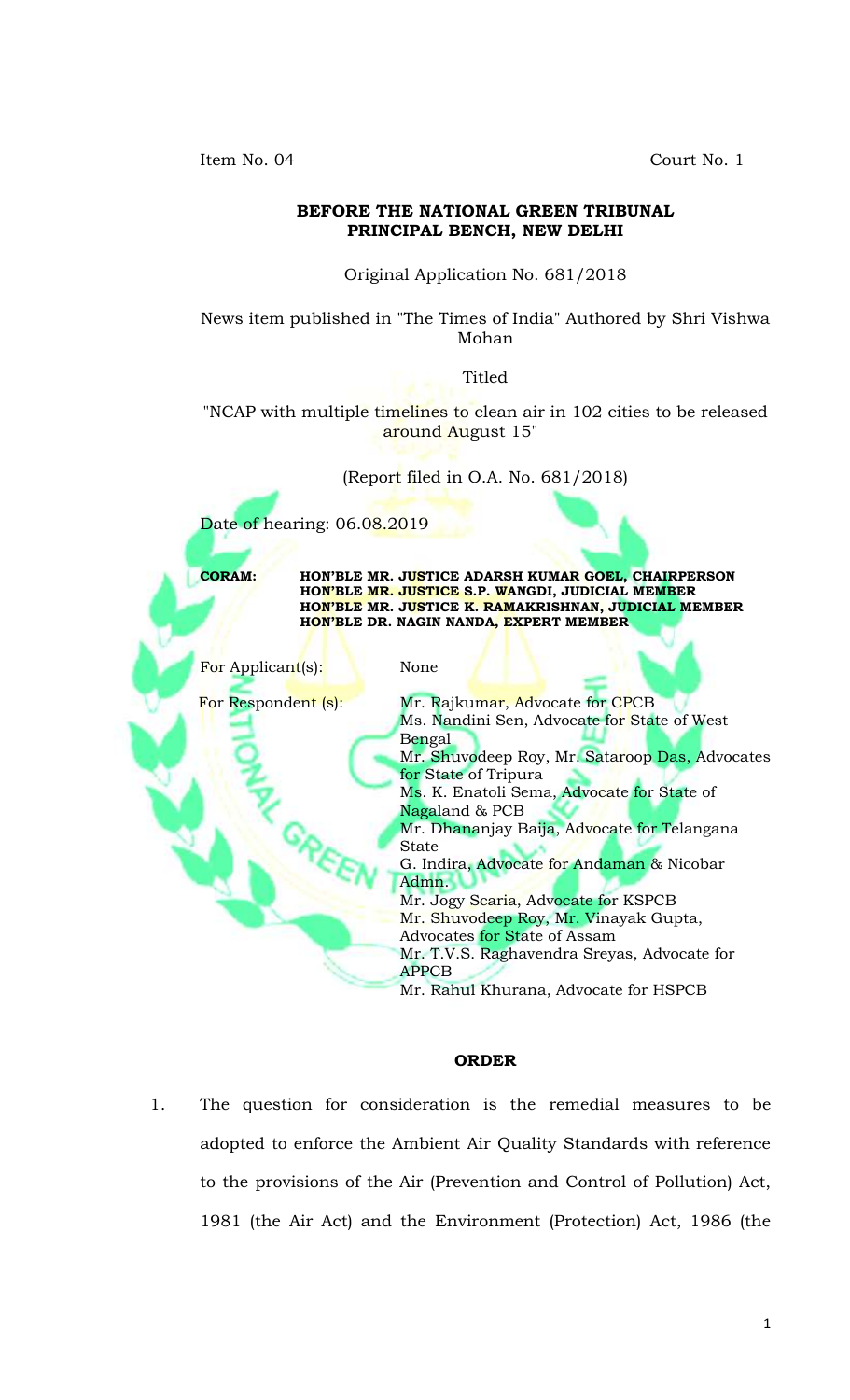EPA Act) in cities classified as 'Non-Attainment Cities' (NACs)<sup>1</sup> based on monitoring of the ambient air quality. Further question is compliance of Noise Pollution (Regulation and Control) Rules, 2000 (Noise Rules) framed under the provisions of the EPA Act.

#### **I. Non-attainment Cities not meeting the standards of Air Quality**

2. Vide order dated 08.10.2018, this Tribunal noticed the newspaper report<sup>2</sup> to the effect that 102 cities were identified as NACs for not meeting the prescribed standards of air quality. The Air Act stipulates stopping of any activity violating norms of air quality and taking steps for prosecution or other regulatory measures<sup>3</sup> which have been read to include recovery of compensation on 'Polluter Pays' principle<sup>4</sup>. National Ambient Air Quality Standards are laid down under Section 16(2)(h) of the Air Act.<sup>5</sup> The Central Pollution Control Board (CPCB) compiled its report with reference to the said standards and published a list of 102 NACs6. The GoI prepared National Clean Air Programme (NCAP) proposing to reduce the pollution in next 10 years - 35% in next 3 years, 50% in next 5 years and 70-80% in next 10 years. It may be noted that as a result of such exercise, earlier in the year 2017 number of NACs was 957.

 $1$  NAC has been defined as those "Cities which are exceeding annual average concentrations of any of the notified parameters with respect to National Ambient Air Quality Standards for consecutively five years".

 $2$  Dated 03.08.2019 in the Times of India under the heading "NCAP with multiple timelines to clean air in 102 cities to be released around August 15".

<sup>&</sup>lt;sup>3</sup> Section 22 read with Section 31A of the Air Act and

<sup>4</sup> Aryavart Foundation Vs. M/s Vapi Green Enviro Limited & Ors.O.A No. 95/2018, Indian Council for Enviro Legal Action & Ors. v. Union of India & Ors. (1996) 3 SCC 212 Para 16, Vellore Citizens Welfare Forum v. Union of India & Ors. (1996)5SCC647 Para 12 to 18 - holding that 'Polluter Pay' principle is accepted principle and part of environmental law of the country, even without specific statute.

 $5$  Notification dated 12.11.2009 issued by the CPCB

<sup>6</sup> https://cpcb.nic.in/uploads/Non-Attainment\_Cities.pdf

<sup>7</sup> http://cpcbenvis.nic.in/airpollution/finding.htm. Based on ambient air quality data obtained (2008-2010) under National Air Quality Monitoring Programme (NAMP)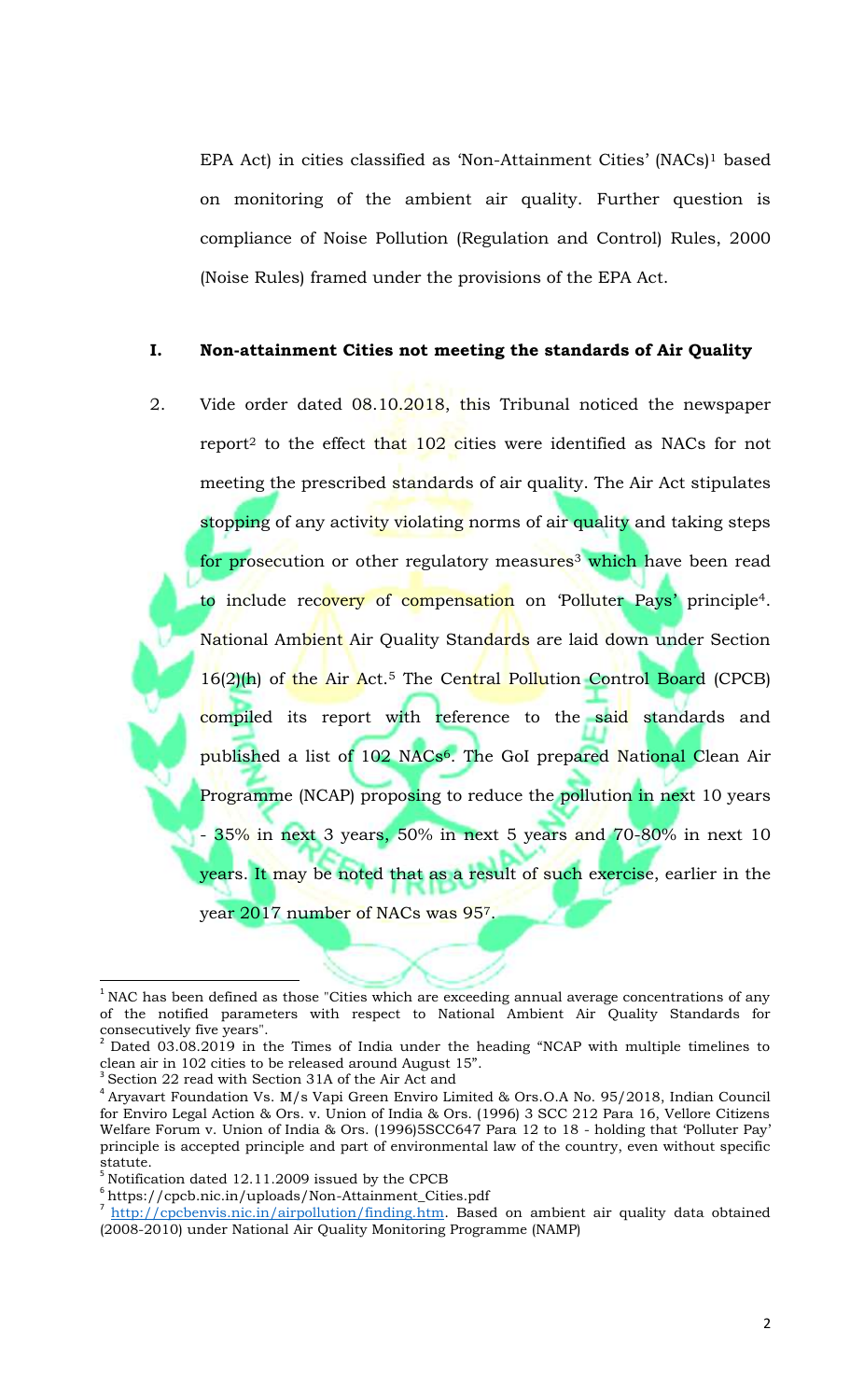3. The Tribunal noted the concern arising from such large scale air pollution which grapples the country in spite of statutory mechanism under the Air Act, directions of the CPCB under section 18(1)(b), dated 29.12.2015 and directions of the Hon'ble Supreme Court for control of vehicular pollution<sup>8</sup>, industrial and construction sector pollution<sup>9</sup>, power sector pollution<sup>10</sup> and agricultural sector pollution<sup>11</sup> and orders of this Tribunal dealing with the said issues<sup>12</sup>. The Tribunal also referred to a Comprehensive Action Plan (CAP) for air pollution control for NCR prepared in pursuance of order of the Hon'ble Supreme Court dated 06.2.2017 by the Environment Pollution (Prevention and Control) Authority (EPCA) in consultation with the CPCB and DPCC on 05.04.2017<sup>13</sup> and Graded Response Action Plan (GRAP) notified by the MoEF&CC on 12.01.2017<sup>14</sup> stipulating specific steps for different levels of air quality such as improvement in emission and fuel quality and other measures for vehicles, strategies to reduce vehicle numbers, non-motorised transport network, parking policy, traffic management, closure of polluting power plants and industries including brick kilns, control of

<sup>8</sup> M.C. Mehta v. Union of India (1985)2 SCC 431, M.C. Mehta v. Union of India (2001) 3 SCC 756, M.C. Mehta v. Union of India (1998) 6 SCC 63, M.C. Mehta v. Union of India (2002) 3 SCC 356, M.C. Mehta v. Union of India (1998) 6 SCC 60

<sup>&</sup>lt;sup>9</sup> M.C. Mehta v. Union of India (1997) 2 SCC 353, M.C. Mehta v. Union of India and Shriram Foods and Fertilizer Industries and Anr. (1986) 2 SCC 235, Rural Litigation and Entitlement Kendra, Dehradun v. State of U.P. (1985) 2SCC 431, Mohd. Haroon Ansari v. District Collector (1998) 6 SCC 60, Union of India v. Union Carbide Co. (1989) 1 SCC 674, M.C. Mehta v. Union of India (1992) 4 SCC 256, Sterlite Industries (India) Ltd. etc. v. Union of India & Ors.(2013) 4SCC 575 , M.C. Mehta v. Union of India (2004) 6 SCC 588, M.C. Mehta v. Kamal Nath (2000)6 SCC 213 <sup>10</sup> Consumer Education and Research Centre v. Union of India (1995)3 SCC 42, Dahanu Taluka Environment Protection group and Ors. v. Bombay Suburban Electricity Supply Company Ltd. and Ors (1991) 2SCC 539

<sup>11</sup> Arjun Gopal and Ors v. Union of India and Ors (2017) 16 SCC 280, Dr. B.L Wadhera v. Union of India and Ors (1996) 2 SCC 594

<sup>&</sup>lt;sup>12</sup> Vardhman Kaushik v. Union of India and Ors. O.A no. 21 of 2014, Vikrant Kumar Tongad v. Environment Pollution (Prevention and Control) Authority and Ors, O.A No. 118 of 2013, Satish Kumar v. Union of India and Ors, O.A. No. 56 (THC) OF 2013, Smt. Ganga Lalwani V. Union of India and Ors. O.A No. 451 of 2018

 $13$  Report No.71, EPCA-R/2-17/L-21, Comprehensive Action Plan for air pollution control with the objective to meet ambient air quality standards in the National Capital Territory of Delhi and National Capital Region, including states of Haryana, Rajasthan and Uttar Pradesh.

<sup>&</sup>lt;sup>14</sup> S.O.118(E), Notification, Ministry of Environment, Forest and Climate Change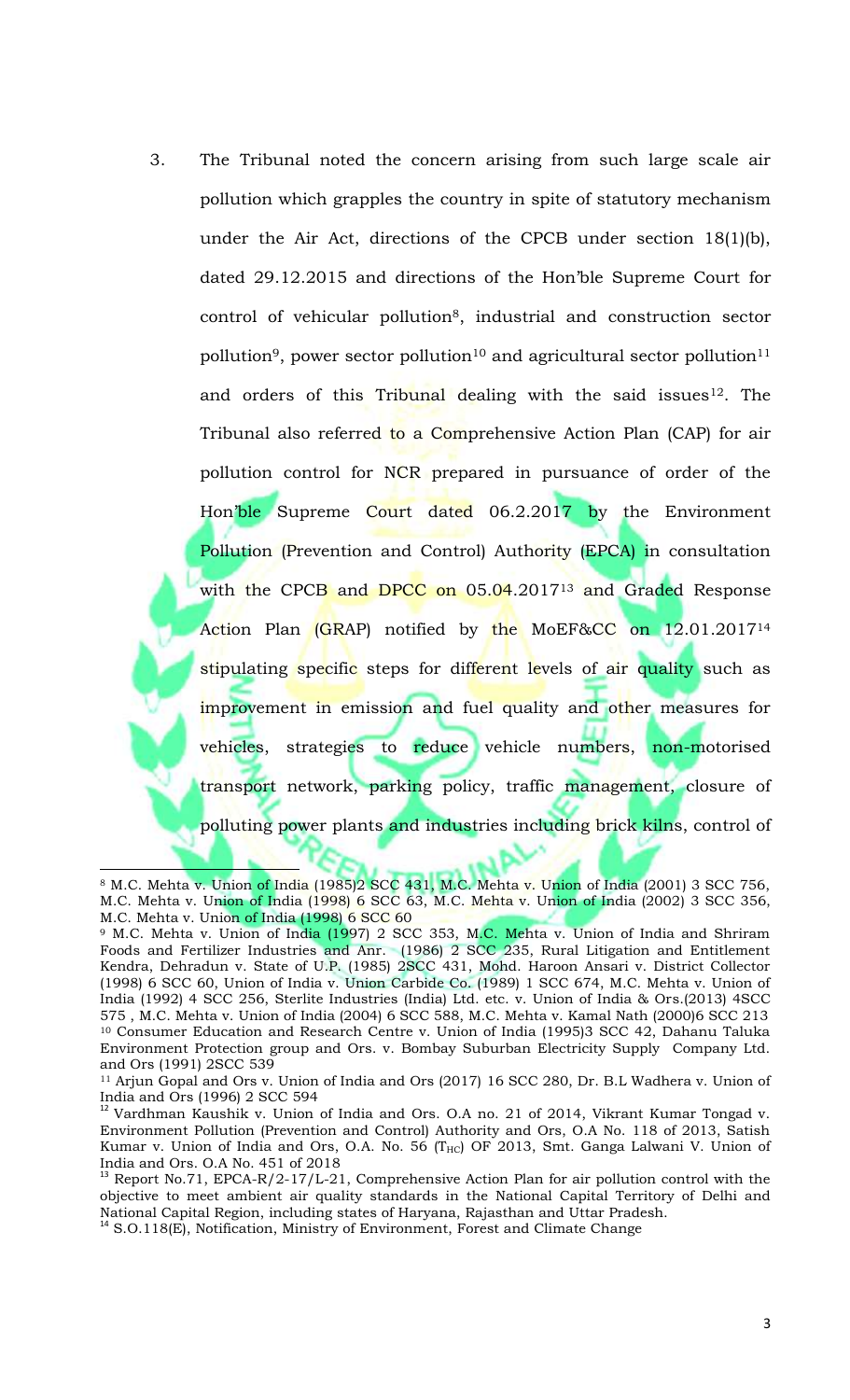generator sets, open burning, open eateries, road dust, construction dust, etc.<sup>15</sup>

- 4. Implementation of prescribed norms in the light of legal provisions and court directions remains a challenge. The consequence is that India is being ranked high in terms of level of pollution compared to many other countries with enormous adverse impact on public health. Most victims are children, senior citizens and the poor.
- 5. The GRAP categorises levels of pollution as severe plus, severe, very poor, moderate to poor. The action to be taken in such situations includes stopping entry of trucks, stopping construction activities, odd and even scheme of private vehicles, shutting of schools, closing of brick kilns, stone crushers, hot mix plants, power plants, intensifying public transport services, mechanised cleaning of road, and sprinkling of water, stopping the use of diesel generator sets, enhancing parking fees, etc.

6. The MoEF&CC has by various notifications put restriction on activities in Coastal areas, Flood plains, Taj corridor Eco-sensitive zones, etc. in view of ecological sensitivity and impact of such activities on environment if such activities are carried out in unregulated areas. This needs to be extended to the NACs in view of impact on public health and environment to give effect to the 'Precautionary' and 'Sustainable Development' principles.

7. The Tribunal after consideration of the issue on 08.10.2018, directed as follows:

l

<sup>&</sup>lt;sup>15</sup>https://www.thehindu.com/sci-tech/energy-and-environment/india-ranks-177-out-of-180-inenvironmental-performance-index/article22513016.ece,https://www.ndtv.com/delhinews/delhis-air-pollution-has-caused-of-death-of-15-000-people-study-1883022..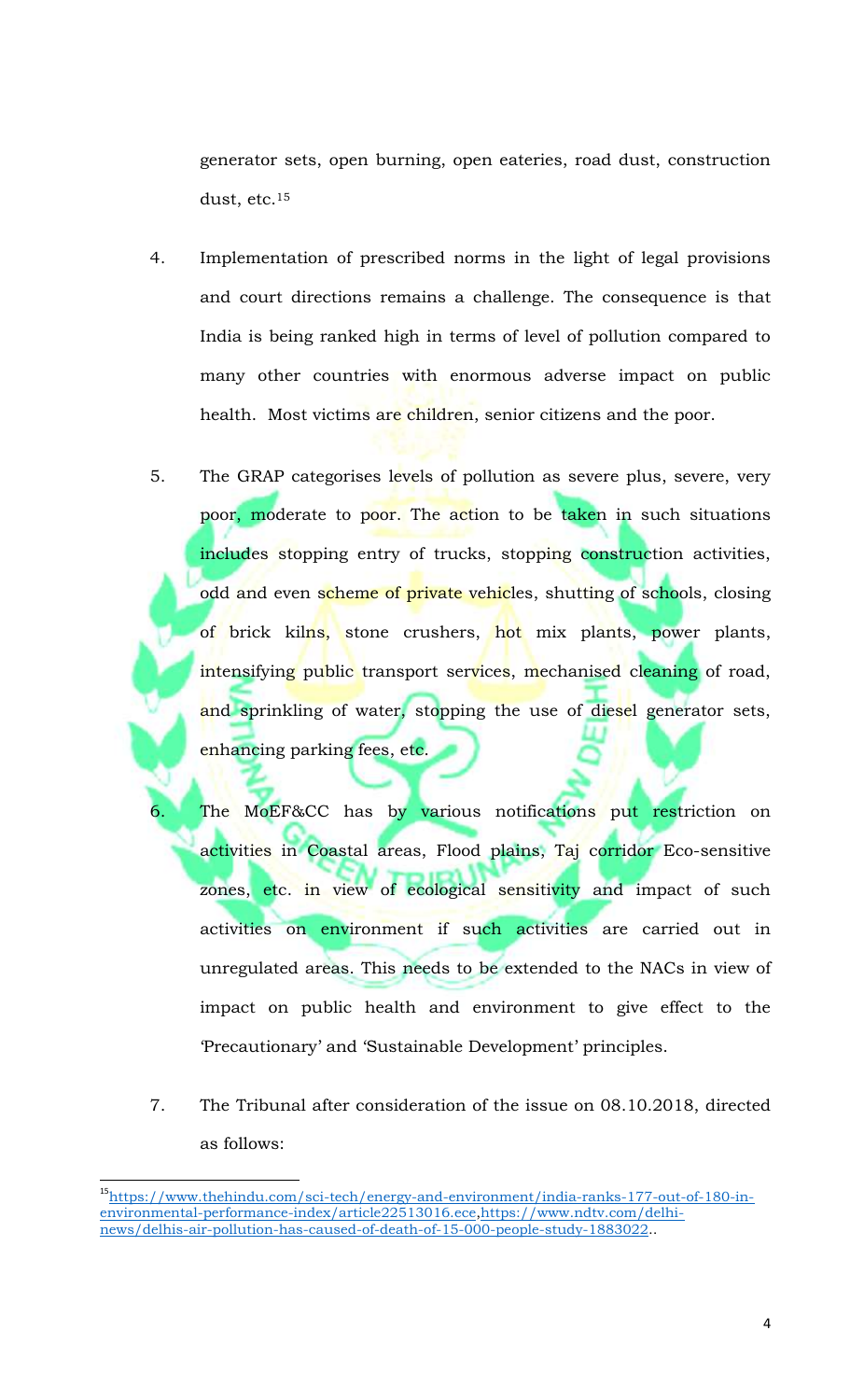- *i. All the States and Union Territories with non-attainment cities must prepare appropriate action plans within two months aimed at bringing the standards of air quality within the prescribed norms within six months from date of finalization of the action plans.*
- *ii. The Action Plans may be prepared by six-member committee comprising of Directors of Environment, Transport, Industries, Urban Development, Agriculture and Member Secretary, State Pollution Control Board or Committee of the concerned State. The Committee may be called Air Quality Monitoring Committee (AQMC). The AQMC will function under the overall supervision and coordination of Principal Secretary, Environment of the concerned State/Union Territory. This may be further supervised by the Chief Secretaries concerned or their counterparts in Union Territories by ensuring intra-sectoral coordination.*
- *iii. The Action Plans may take into account the GRAP, the CAP and the action plan prepared by CPCB as well as all other relevant factors. The Action Plans may be forwarded to the CPCB by 31.12.2018. The same may be placed before the Committee as directed in direction no. vi. The Action Plan will include components like identification of source and its apportionment considering sectors like vehicular pollution, industrial pollution, dust pollution, construction activities, garbage burning, agricultural pollution including pollution caused by burning of crop residue, residential and indoor pollution etc. The action plan shall also consider measures for strengthening of Ambient Air Quality (AAQ) monitoring and steps for public awareness including issuing of advisory to public for prevention and control of air pollution and involvement of schools, colleges and other academic institutions and awareness programmes.*

*iv. The Action Plan will indicate steps to be taken to check different sources of pollution having speedy, definite and specific timelines for execution.*

- *The Action Plan should be consistent with the carrying capacity assessment of the non-attainment cities in terms of vehicular pollution, industrial emissions and population density, extent of construction and construction activities etc. The carrying capacity assessment shall also lay emphasis on agricultural and indoor pollution in rural areas. Depending upon assessed carrying capacity and source apportionment, the authorities may consider the need for regulating number of vehicles and their parking and plying, population density, extent of construction and construction activities etc. Guidelines may accordingly be framed to regulate vehicles and industries in non-attainment cities in terms of carrying capacity assessment and source apportionment.*
- *vi. The Committee comprising of (a) Shri. Prashant Gargava, Member Secretary, CPCB, (b) Dr. Mukesh Khare, Professor, IIT Delhi, and (c) Dr. Mukesh Sharma, Professor, IIT Kanpur shall examine the Action Plans and on the recommendations of the said Committee, the Chairman, CPCB shall approve the same by 31.01.2019.*
- *vii. The Chief Secretaries of the State and Administrators/ Advisors to Administrators of the Union Territories will be*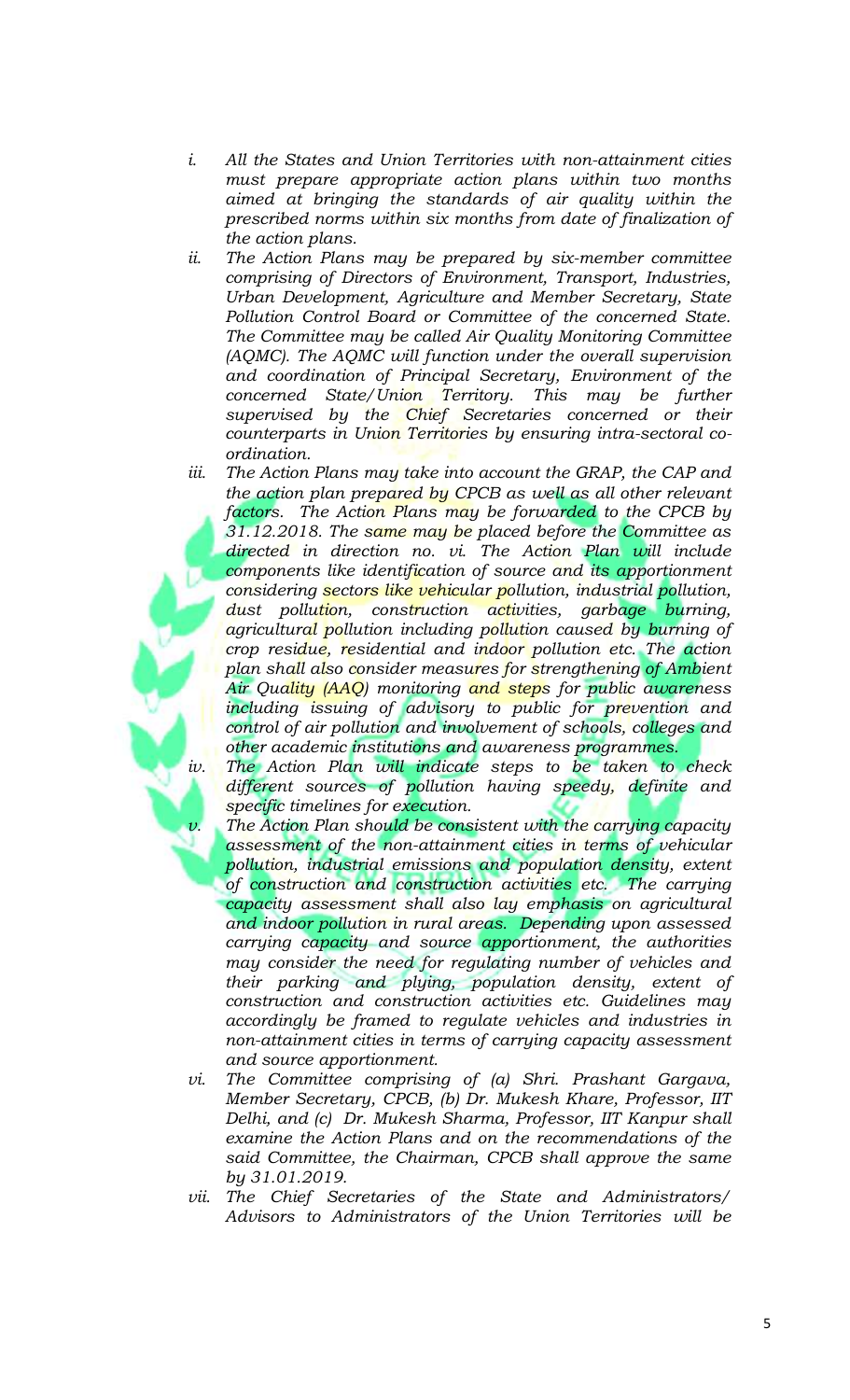*personally accountable for failure to formulate Action Plans, as directed.* 

- *viii. The CPCB, SPCBs and State Pollution Control Committees shall develop a public grievance redressal portal for redressal of public complaints on air pollution along with a supervisory mechanism for its disposal in a time bound manner. Any visible air pollution can be reported at such portal by email/SMS.*
- *ix. The CPCB and all the State Pollution Control Boards and Pollution Control Committees shall collectively workout and design a robust nationwide ambient air quality monitoring programme in a revised format by strengthening the existing monitoring network with respect to coverage of more cities/towns. The scope of monitoring should be expanded to include all twelve (12) notified parameters as per Notification No B-29016/20/90/PCI-L dated 18th November, 2009 of CPCB. The continuous Ambient Air Quality Monitoring Stations (AAQMS) should be preferred in comparison to manual monitoring stations. The CPCB and States shall file a composite action plan with timelines for its execution which*  shall not be more than three months. It is expected that all *such AAQMS shall be connected to central server of CPCB for reporting analysis of results in a form of Air Quality Bulletin for general public at regular intervals atleast on weekly basis and ambient air quality on continuous basis on e-portal. MoEF&CC will provide requisite funds for the purpose. MoEF&CC in consultation with Ministry of Housing and Urban Affairs, MoRTH, Ministry of Petroleum and Natural Gas, Ministry of Agriculture, Cooperation and Farmers Welfare or any other Ministry to lay down such guidelines as may be considered necessary for improvement of air quality in the country."*

Thereafter, compliance of the above directions was reviewed on

15.03.2019 in the light of report submitted by the CPCB on

15.02.2019. The Tribunal observed:

*"5. In pursuance to the above, the CPCB has filed compliance report vide e-mail dated 15.02.2019. An updated status report has been furnished during the hearing by the learned counsel for the CPCB which is as follows:-*

*"Action Plan received: 83 cities Action plan not received: 19 cities Action Plan approved by CCB: 46 Action Plan not approved by CCB: 11 Action Plan under Review: 26+3 (three revised plan of Telangana received) Monitoring Network worked out in consultation with SPCBs".*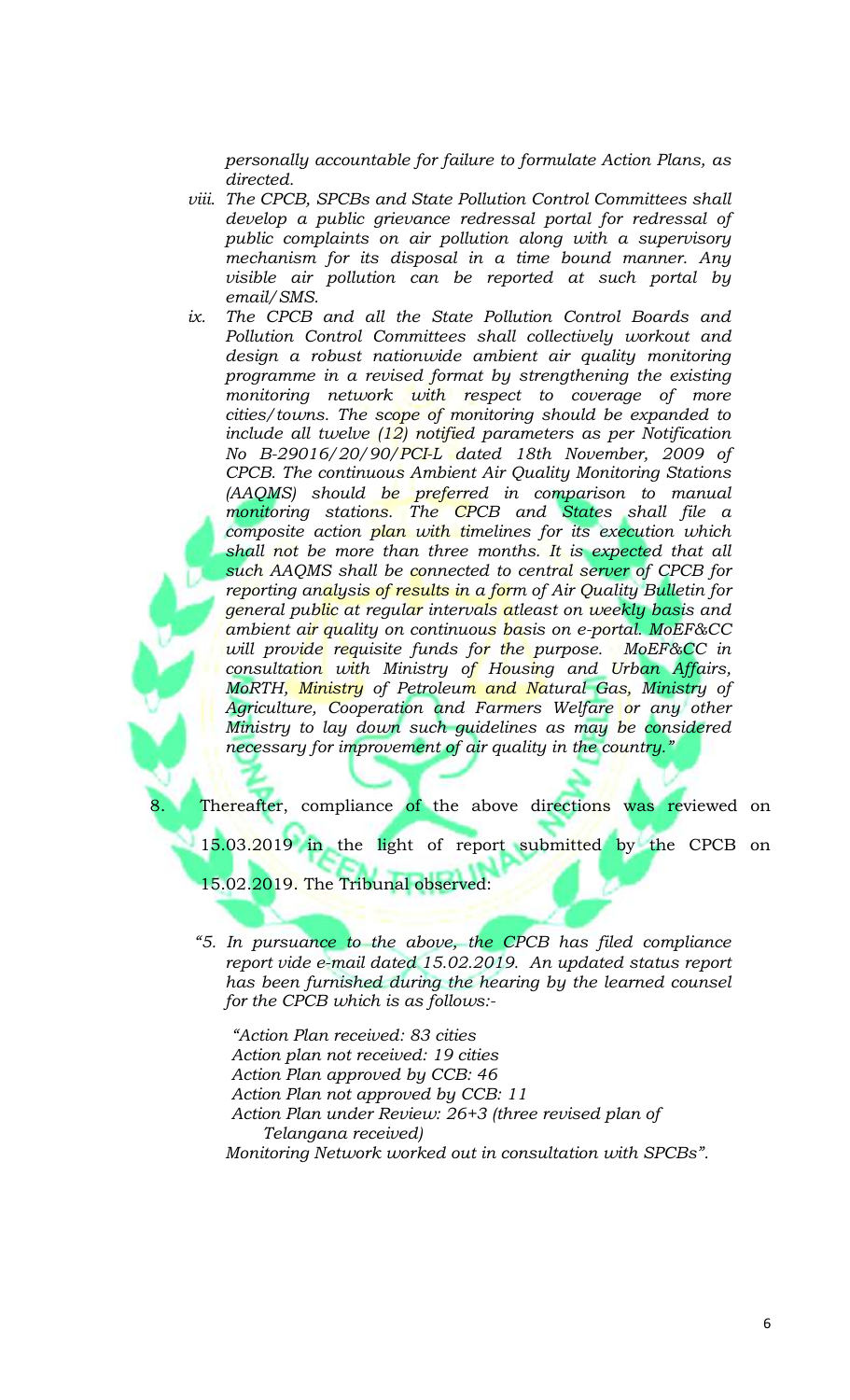- *6. The question is the action to be taken for non-compliance by the States in not preparing action plans or incomplete plans and further directions for execution of plans.*
- *7. Non-compliance of order of this Tribunal is a criminal offence under Section 26 of the National Green Tribunal Act, 2010 and in case of Government, Head of the Department is deemed to be guilty for such an offence. Punishment provided is sentence upto three years or fine upto Rs. 10 crores or both with additional fine for the every day's failure. Under Section 25 of the NGT Act, 2010, order of the Tribunal is decree of Civil Court to be executed as per Civil Procedure Code. Section 51 Civil Procedure Code provides civil imprisonment as a mode for enforcing the decree. Alternatively, such further order can be passed as may be necessary to secure compliance.*
- *8. Vide order dated 16.01.2019 in O.A. No. 606/2018, the Tribunal directed Chief Secretaries of all the States to appear in person and furnish compliance of various orders of this Tribunal, including the above order dated 08.10.2018 with regard to non-attainment cities. The Chief Secretaries of five States have already appeared and most of the States have are still non-compliant. They have been directed to take necessary steps with improved institutional mechanism and approach.*
	- *9. In view of non-compliance of orders of this Tribunal, on an important issue adversely affecting public health and lives of citizens, inspite of serious consequences statutorily provided by the Parliament, we direct Chief Secretaries of the States in respect of which action plans have not been filed i.e. Assam, Jharkhand, Maharashtra, Punjab, Uttarakhand and Nagaland to forthwith furnish such action plans. If such action plans are not furnished till 30.04.2019, the States will be liable to pay environment compensation of Rs. 1 crore each. The States, where action plans are found to be deficient and deficiencies are not removed till 30.04.2019, will be liable to pay Rs. 25 lacs each. The timeline for execution of the action plans is six months from the date of finalization of action plan. Budgetary provision must be made for execution of such plans.*
- 10. If action plans are not executed within the specified timeline *mentioned above, the defaulting States will be required to pay Environmental Compensation and may also be required to furnish performance guarantee for execution of plans in extended timeline as per recommendations received from CPCB. The CPCB may make its recommendation in the matter before the next date.*
- *11. The CPCB is directed to update the number of cities. If on parameters applied, there are other cities, not included in list of 102, such cities may be also included.*
- *12. We also direct CPCB to prepare noise pollution map and identify hotspots and categorize the cities with specified hotspots and propose a remedial action plan. Such report may be furnished within three months by e-mail at ngt.filing@gmail.com. We are informed that in 7 cities noise*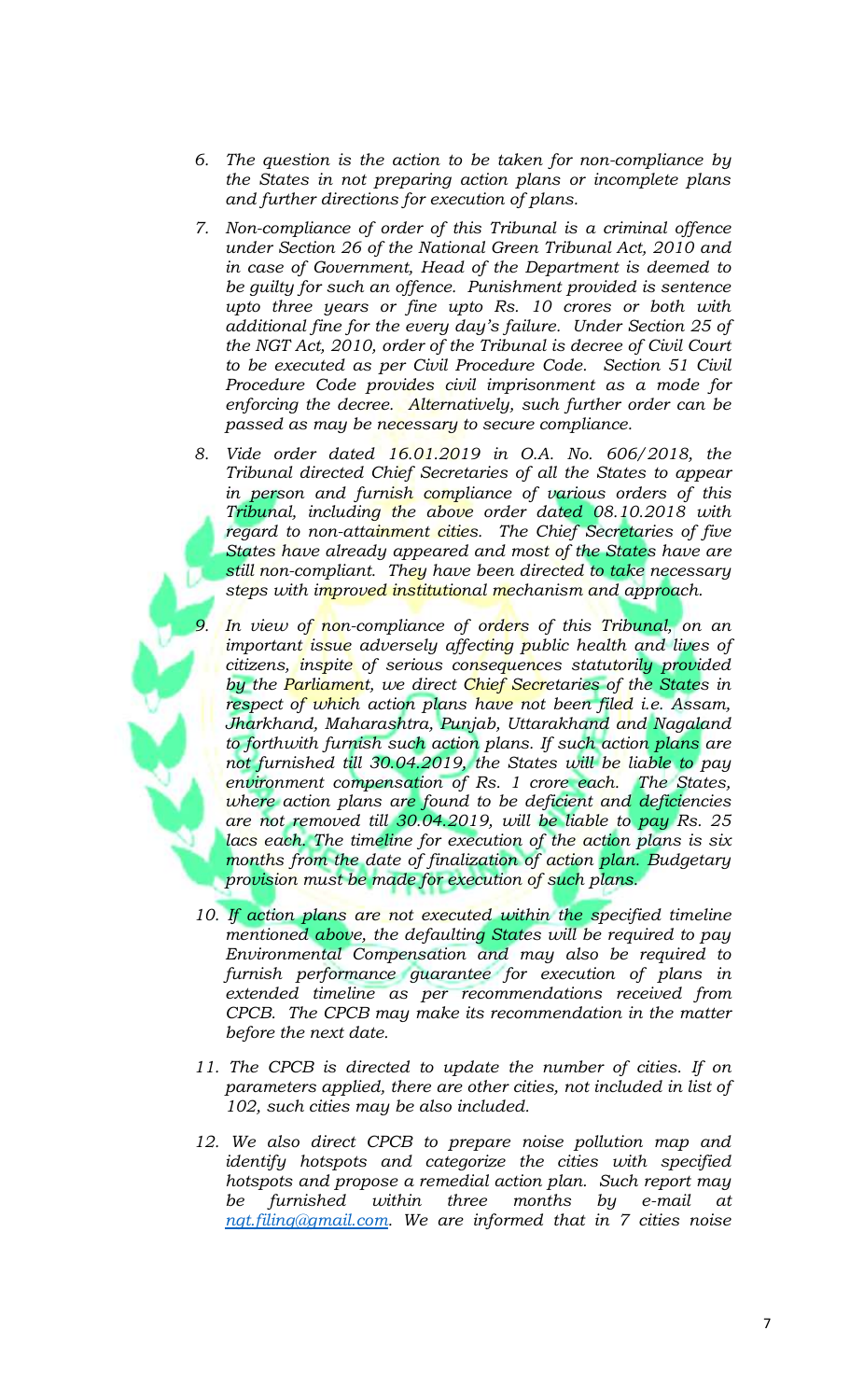*monitoring mechanism has already been established by the CPCB which is functioning on continuous basis and is connected to the server of CPCB. The CPCB may consider setting up such mechanism in all the cities which are found to be having noise level above approved the threshold."*

- 9. Apart from the above orders, it may be noted that vide order dated 16.01.2019 in O.A No. 606/2018<sup>16</sup> the Tribunal directed the Chief Secretaries of all the States/UTs to appear in person with their reports on significant environmental issues affecting the health of people, including the issue of NACs<sup>17</sup> dealt with in the present proceedings. On  $23.04.2019$ , in O.A NO.  $606/2018^{18}$ , the Tribunal directed CPCB to explore preparation of Annual Environment Plan for the country giving status of compliance of environmental norms and gaps, if any. I<mark>n the proces</mark>s, to undertake assessment of damage to the environment in monetary terms so that by applying the 'Polluter Pays' principle, the cost of damage is recovered from identified polluters. Further orders passed by the Tribunal which have direct bearing on air quality include action for management of bio-medical waste<sup>19</sup>, plastic waste management<sup>20</sup>, prohibiting polluting activity in polluted industrial areas<sup>21</sup> and remediation of legacy waste dump-RIB sites in the country<sup>22</sup>.
- 10. We proceed to consider the status of compliance of our directions with regard to NACs. In the light of the report submitted by the CPCB on 15.07.2019. For convenience, we propose to consider the matter with reference to following questions:

 $^{16}$  Compliance of Municipal Solid Waste Management Rules,  $2016\,$ 

<sup>17</sup> Para 40 of Order dated 16.01.2019

<sup>&</sup>lt;sup>18</sup> Compliance of Municipal Solid Waste Management Rules, 2016 (State of Tamil Nadu)

<sup>19</sup> O.A No. 710/2017

<sup>20</sup> Execution Application No. 13/2019

<sup>21</sup> O.A No. 1038/2018

<sup>22</sup> O.A No. 519/2019 and O.A No. 386/2019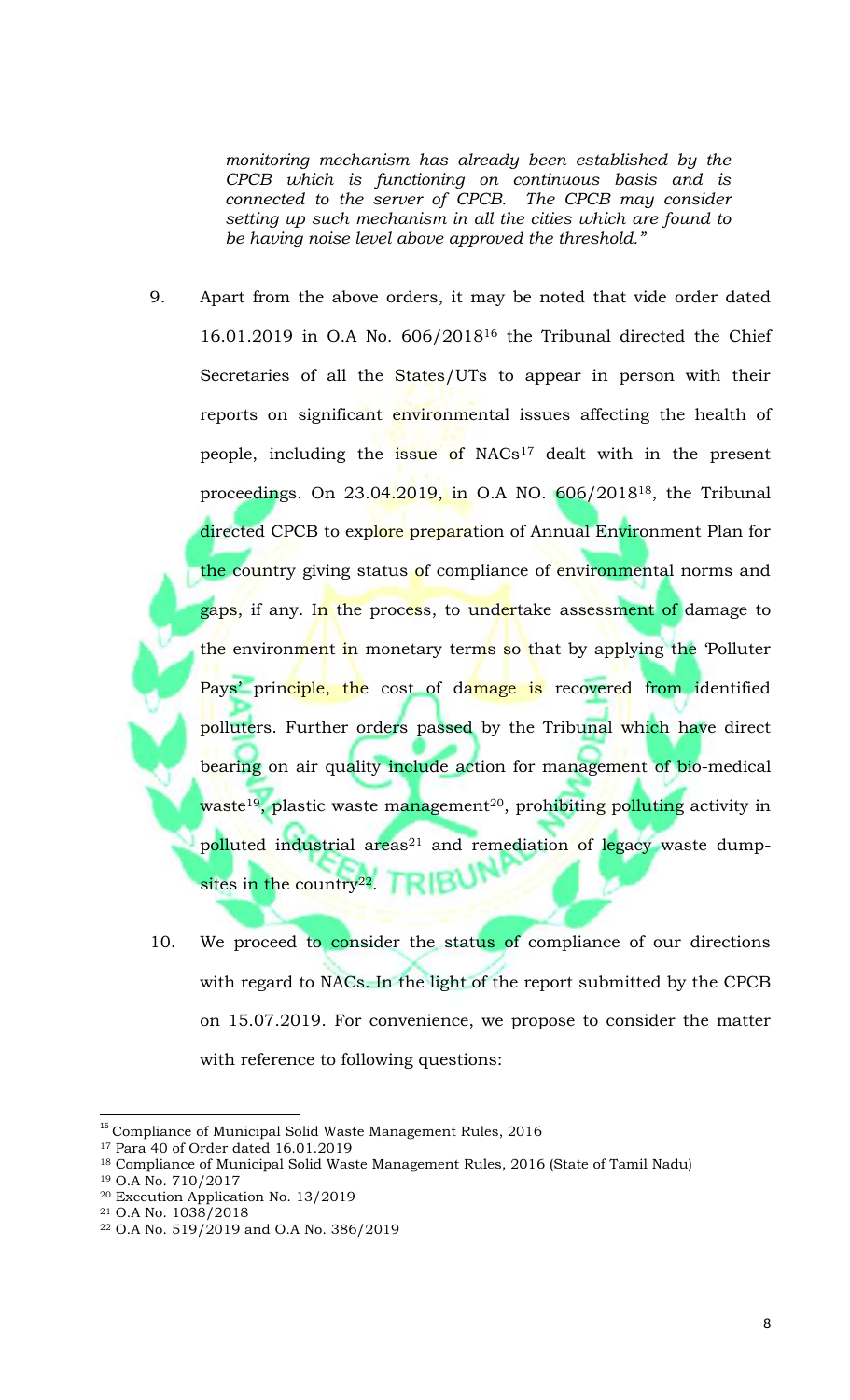- a. Whether a robust nationwide real time online continuous ambient air quality monitoring programme has been designed as admittedly there are shortcomings in the current air quality monitoring regime in view of area coverage and quality of data?
- b. Whether more cities have been identified as NACs and strategy to deal with the same has been prepared?
- c. Whether the States with NACs have prepared time bound and budgeted Action Plans for bringing the air quality of NACs in their States within the prescribed norms?
- d. Whether the components of such Action Plans are in conformity with the directions in order dated 08.10.2018<sup>23</sup>?
- e. Whether environmental compensation regime has been designed on 'Polluter Pays' principle?

Whether CPCB, SPCBs and PCCs have developed a public grievance redressal portal?

Further directions to deal with the situation.

# **a. Nationwide Ambient Air Quality Monitoring Programme**

11. According to the learned counsel for the CPCB, on instructions from the officers present, about 1,500 more real time Online Continuous Ambient Air Quality Monitoring Stations (OCAAQMS) are required to be installed to compile air quality data in the country. At present number of such stations is inadequate and consequently the correct

<sup>&</sup>lt;sup>23</sup> (I)Identification of source of pollution; (II) Determining source apportionment including sectors like vehicular pollution, industrial pollution, dust pollution, construction activities, garbage burning, agricultural pollution including pollution caused by burning of crop residue, residential and indoor pollution etc; (III) measures for strengthening of Ambient Air Quality (AAQ) monitoring and (IV) Steps for public awareness including issuing of advisory to public for prevention and control of air pollution and involvement of schools, colleges and other academic institutions and awareness programmes.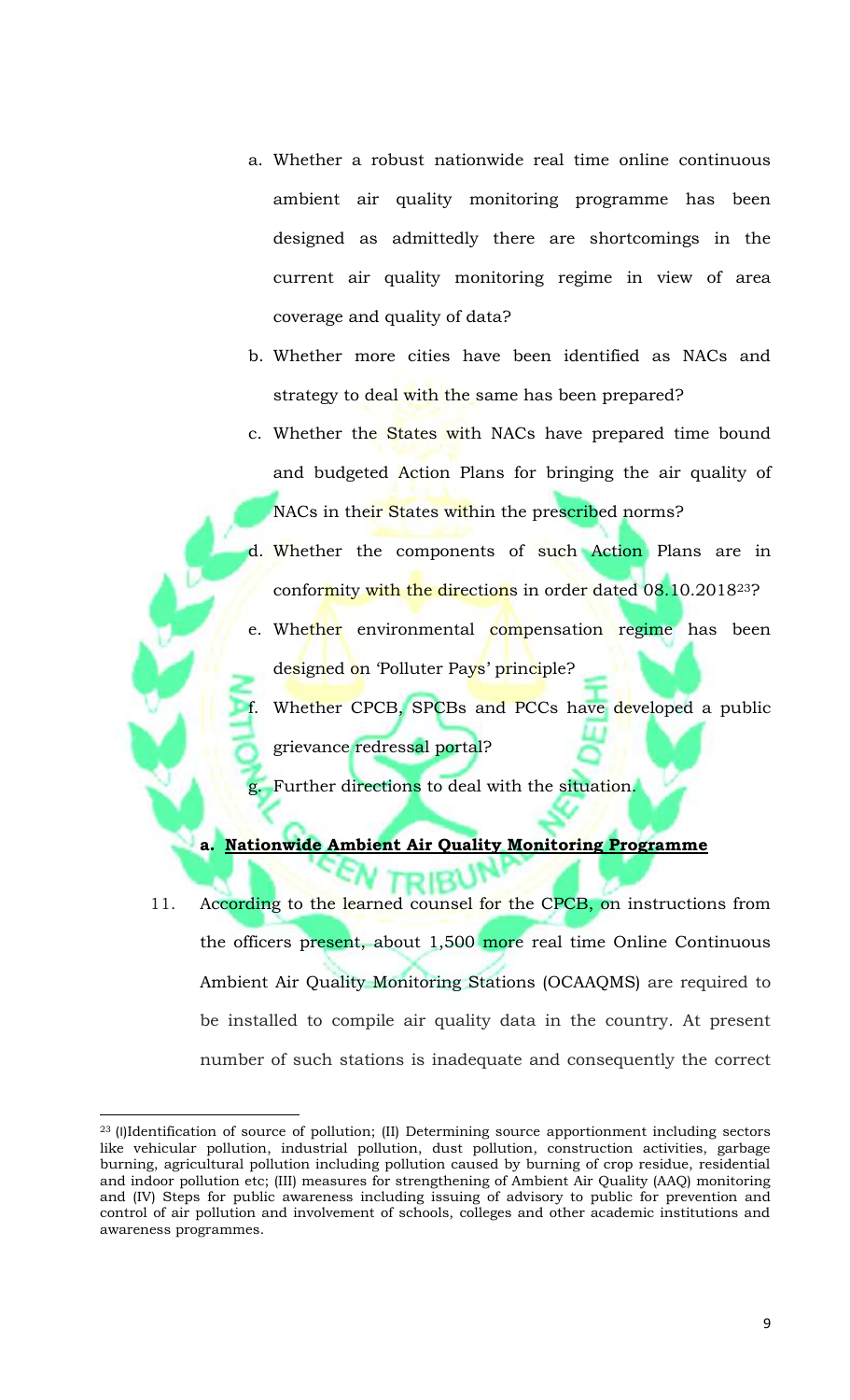picture/status with regard to number of NACs is not been reported and that the number could be more than what has been reported. Strict compliance be reported in terms of our orders dated 08.10.2018 and 15.03.2019. The report of the CPCB on the subject states minimum number of required stations both manual and CAAQMS in terms of number of people as per 2011 census:

| Population<br>(Census | No.<br>Minimum<br>$\mid$ station $\mid$<br>manual | of Minimum<br><b>of</b><br>no<br>proposed CAAQMS | Total          |
|-----------------------|---------------------------------------------------|--------------------------------------------------|----------------|
| 2011)                 | under NAMP                                        |                                                  |                |
| 1,00,000-             | 1-Background                                      | 1-Residential                                    | $\overline{4}$ |
| < 5,00,000            | 2-Residential/                                    |                                                  |                |
|                       | Commercial                                        |                                                  |                |
| 5,00,000-             | 1-Background                                      | 1-Residential                                    | 6              |
| $<$ 10,00,000         | 2-Residential/                                    | $1-Traffic$                                      |                |
|                       | Commercial                                        | dominant area                                    |                |
|                       |                                                   | 1- Commercial                                    |                |
| 10,00,000             | 1-Background                                      | 2-Residential                                    | 8              |
| $<$ 50,00,000         | 2-Residential/                                    | 1-Traffic                                        |                |
|                       | Commercial                                        | dominant area                                    |                |
|                       |                                                   | 1- Commercial                                    |                |
|                       |                                                   | 1-Industrial area                                |                |
| >50,00,000            | 1-Background in                                   | 4-Residential                                    | 16             |
|                       | upwind direction                                  | 3-Traffic                                        |                |
|                       | 1-Background<br>in                                | dominant area                                    |                |
|                       | down wind direction                               | 3- Commercial                                    |                |
|                       | 2-Residential/                                    | 2-Industrial area                                |                |
|                       | Commercial                                        |                                                  |                |

12. It will thus be appropriate that the optimal figure is duly worked out by the CPCB and whatever number of manual and real time online continuous AAQMS are found necessary to be installed, may be installed within six months and linked to the central server of CPCB. The action with regard to this is necessary from CPCB, SPCBs and PCCs. For this purpose, environmental compensation fund available with CPCB, SPCBs and PCCs may be utilized. It has been stated by the learned Counsel of CPCB that thousands of crores of funds are lying with SPCBs and PCCs under the 'Consent' head in addition to Environmental Compensation and these funds needs to be utilized for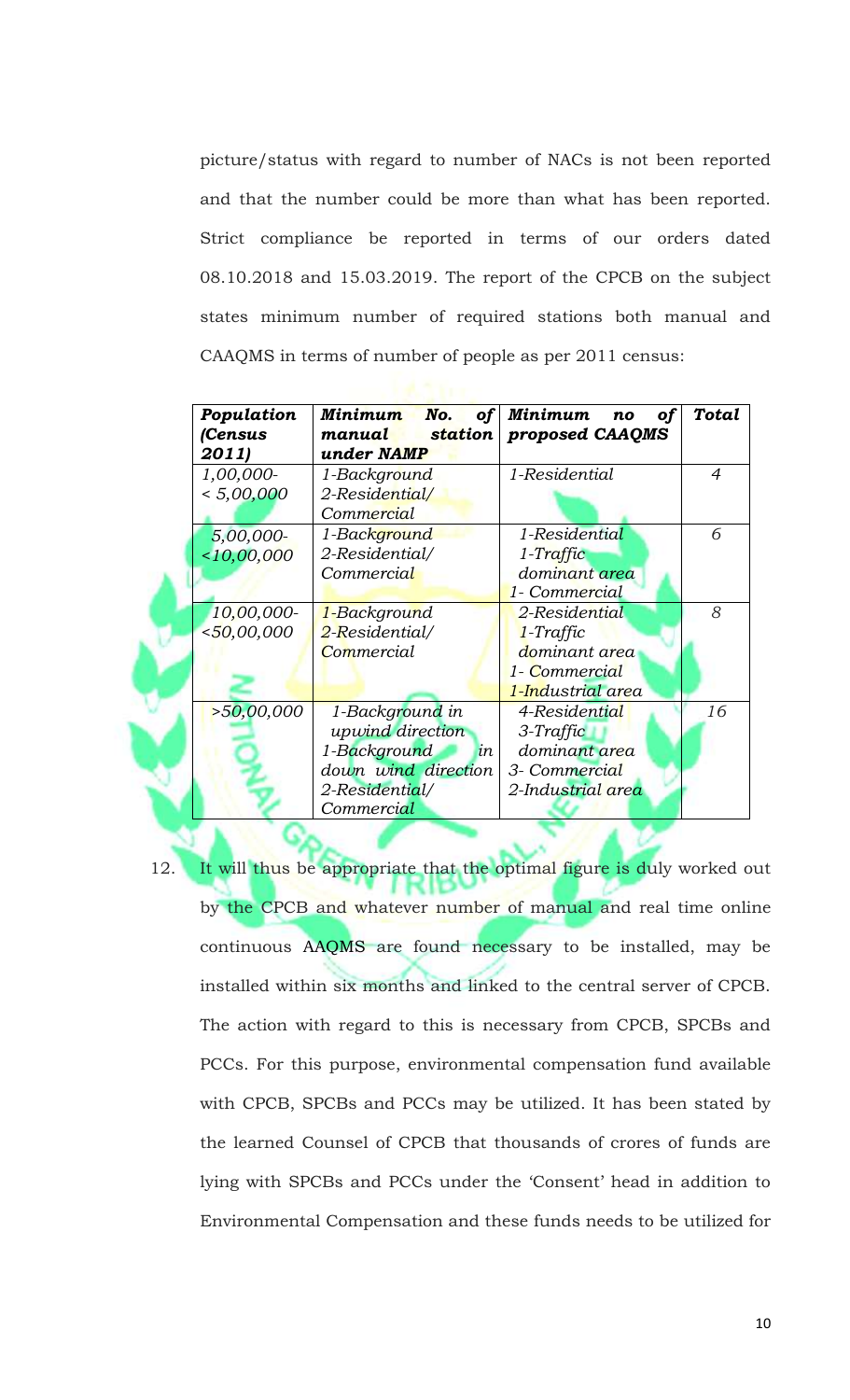environmental restitution. Accordingly, each State PCB and PCC may give details of such funds to this Tribunal and the CPCB within two months. The State PCBs and PCCs must also submit action plan for utilization of these funds to CPCB within next two months. The CPCB within two months thereafter scrutinize and approve the same in terms of our orders dated 08.10.2018 and 15.03.2019.

# **b. Interactive Public Grievance Redressal Portal**

13. The CPCB has developed such a portal "Sameer". On the same pattern, all the States/UTs need to develop their respective interactive portals within two months from today, if not already done clearly defining the accountable personnel for grievance redressal and time span for grievance redressal.

# **c. Directions for Additional NACs identified**

As per report of the CPCB, 20 more cities have been identified as NACs as follows:

| <b>S1.</b><br>No. | <b>State</b>   | S1.<br>No. | City          |  |
|-------------------|----------------|------------|---------------|--|
|                   |                | أعما       | Anantapur     |  |
|                   | TEET           | 2.         | Chitoor       |  |
|                   |                | 3.         | Eluru         |  |
| 1.                | Andhra Pradesh | 4.         | Kadapa        |  |
|                   |                | 5.         | Ongole        |  |
|                   |                | 6.         | Rajahmundry   |  |
|                   |                | 7.         | Srikakulam    |  |
|                   |                | 8.         | Vizianagaram  |  |
| 2.                | Gujarat        | 9.         | Vadodara      |  |
| 3.                | Maharashtra    | 10.        | Thane         |  |
| 4.                | Odisha         | 11.        | Kalinga Nagar |  |
| 5.                | Tamilnadu      | 12.        | Trichy        |  |
| 6.                | Telangana      | 13.        | Sangareddy    |  |
| 7.                | Uttarakhand    | 14.        | Dehradun      |  |
|                   |                | 15.        | Asansol       |  |
|                   |                | 16.        | Barrackpore   |  |
| 8.                | West Bengal    | 17.        | Durgapur      |  |
|                   |                | 18.        | Haldia        |  |
|                   |                | 19.        | Howrah        |  |
|                   |                | 20.        | Raniganj      |  |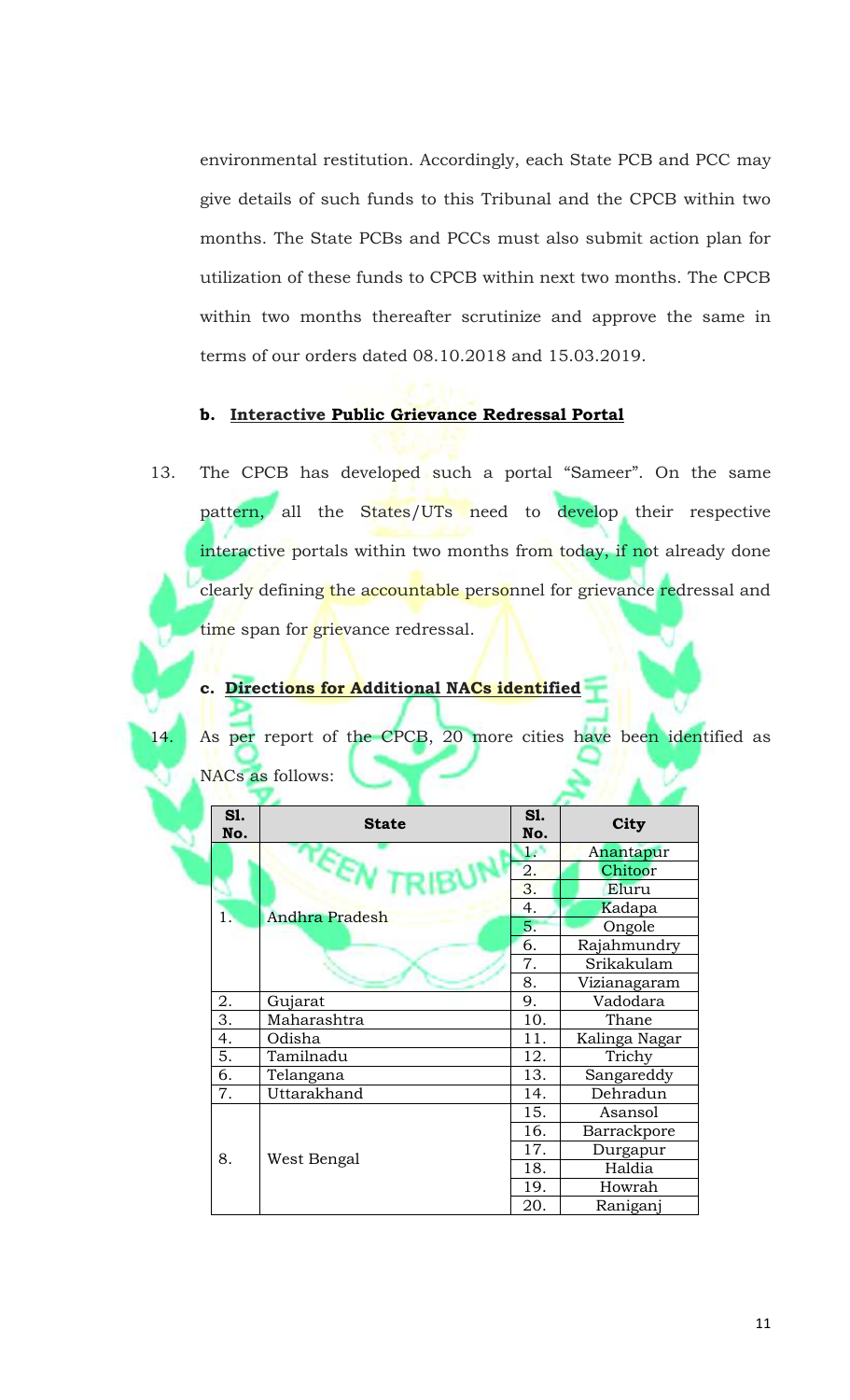We feel that this number may increase further given the fact that there is a huge gap in terms of air quality monitoring regime in our country. Meanwhile, the action plans may need to be prepared by the respective States for the said 20 NACs also, by the concerned states within next three months and after its approval by CPCB within two months the States referred to above must initiate time bound action on remediation within next three months.

## **d. Action Plans for NACs**

- 15. The report shows that action plans for 92 cities have been approved by the CPCB. Out of the 102 action plans that were submitted by 30.04.2019 the CPCB has not approved 10 NACs' action plans namely Guwahati, Nagaon, Nalbari, Sibsagar, Silchar (Assam), Dhanbad (Jharkhand), Bangalore (Karnataka), Mumbai, Nasik and Solapur (Maharashtra). CPCB has issued directions to the concerned States for implementation/revision of the said plans. The same ought to be finalized within two months. The States which have failed to comply in terms of our order dated 15.03.2019 are liable to pay CPCB, the environmental compensation as per the extent of default.
	- **e. Components of Action Plans in conformity with order of this Tribunal**

יטאופ

16. The action plans provide for short term, medium term and long-term strategies as well as source apportionment, carrying capacity studies, public awareness, complaint redressal mechanism and budgetary support. The implementation strategies mentioned in the report include source apportionment and carrying capacity assessment with a view to fix liability to enforce the regulatory regime. Since source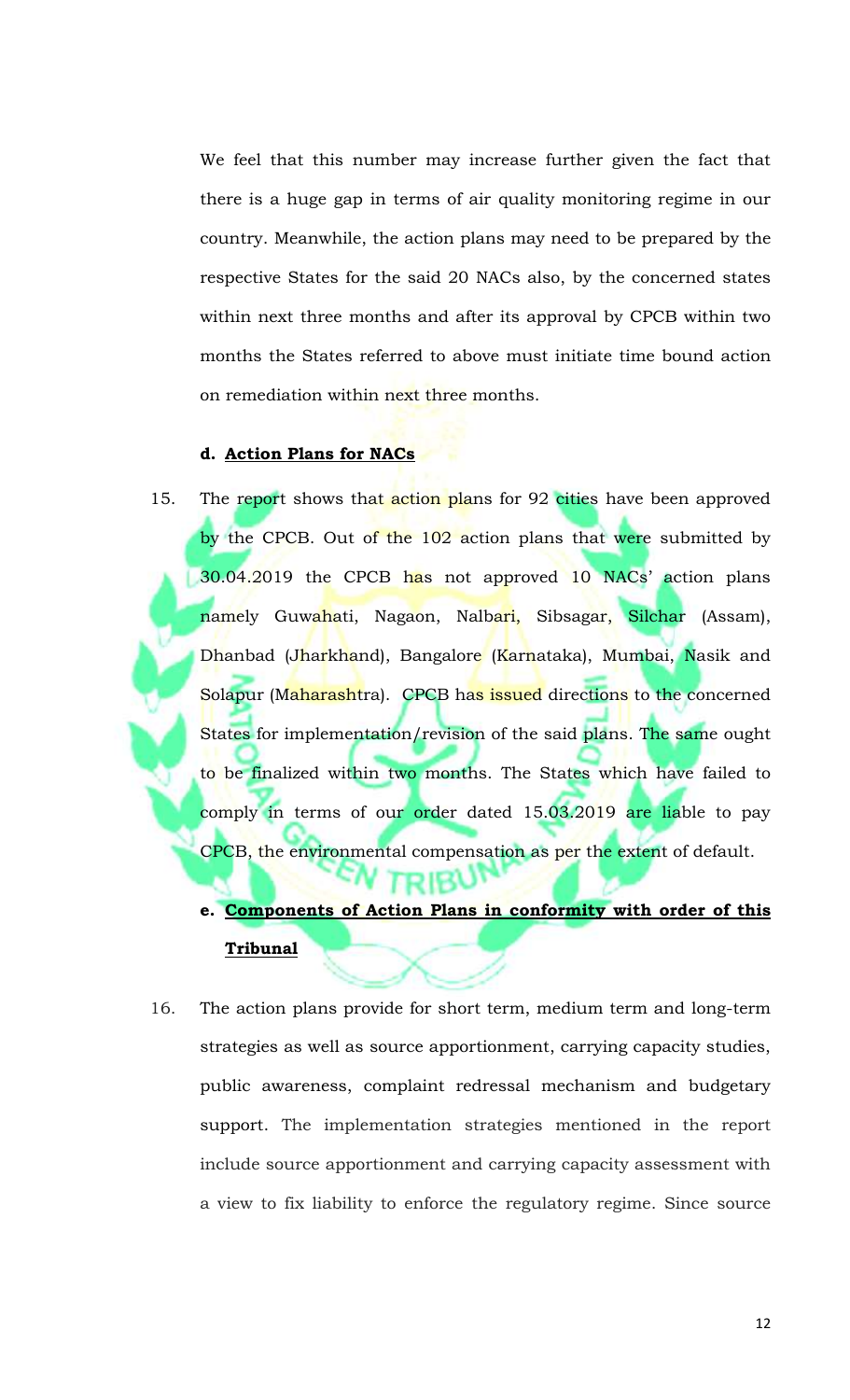apportionment and carrying capacity assessment has not been done, a model/SOP for source apportionment and carrying capacity needs to be worked out within two months by the CPCB and replicated for all such cities. We may note that some models on carrying capacity have been noted in our order dated 29.07.2019 in *O.A. No. 635/2017, Ramesh Chand vs. State of Himachal Pradesh & Ors*., Order dated 05.10.2018 in *O.A. No. 218/2017, Society for Preservation of Kasauli and its Environs (SPOKE) Vs. M/s Kasauli Glaxie Resorts and in Yogindra Mohan Sengupta Vs. UOI, MoEF&CC & Ors., Original Application No. 121/2014* in context of Shimla Planning Area*. By*  these orders, in the areas of Shimla, Kasauli, Manali and Mcleodganj, construction and certain other activities have been prohibited and regulated. In addition to these, a report of CPCB dated 22.04.2019 filed in  $O.A$  No. 568/2016<sup>24</sup> on carrying capacity assessment may also need to be looked into. However, the said report is only with reference to  $PM_{10}$  and  $PM_{2.5}$ , whereas other pollutants affecting the ambient air quality may also need to be factored in. Further, CPCB report on CEPI Scores for 100 Industrial Areas/Clusters monitored during 2018 is the manifestation of deteriorating environment in term of Water EPI, Air EPI and Land EPI<sup>25</sup>. Accordingly, CEPI score has been evaluated. The CEPI score is itself a sort of manifestation of carrying capacity of 100 Industrial Aras/Clusters which warrants immediate action in terms of remediation and regulation to ameliorate the condition. The action plans must be read to include all components in terms of order of this Tribunal dated 08.10.2018.

 $24$  Ajay Khera Vs. M/S Container Corporations of India Limited & Ors. Report by the CPCB is in relation to Carrying Capacity for Air Quality for Delhi- NCR

 $^{25}$  The same is subject matter of order of this Tribunal dated 10.07.2019 in O.A. No. 1038/2018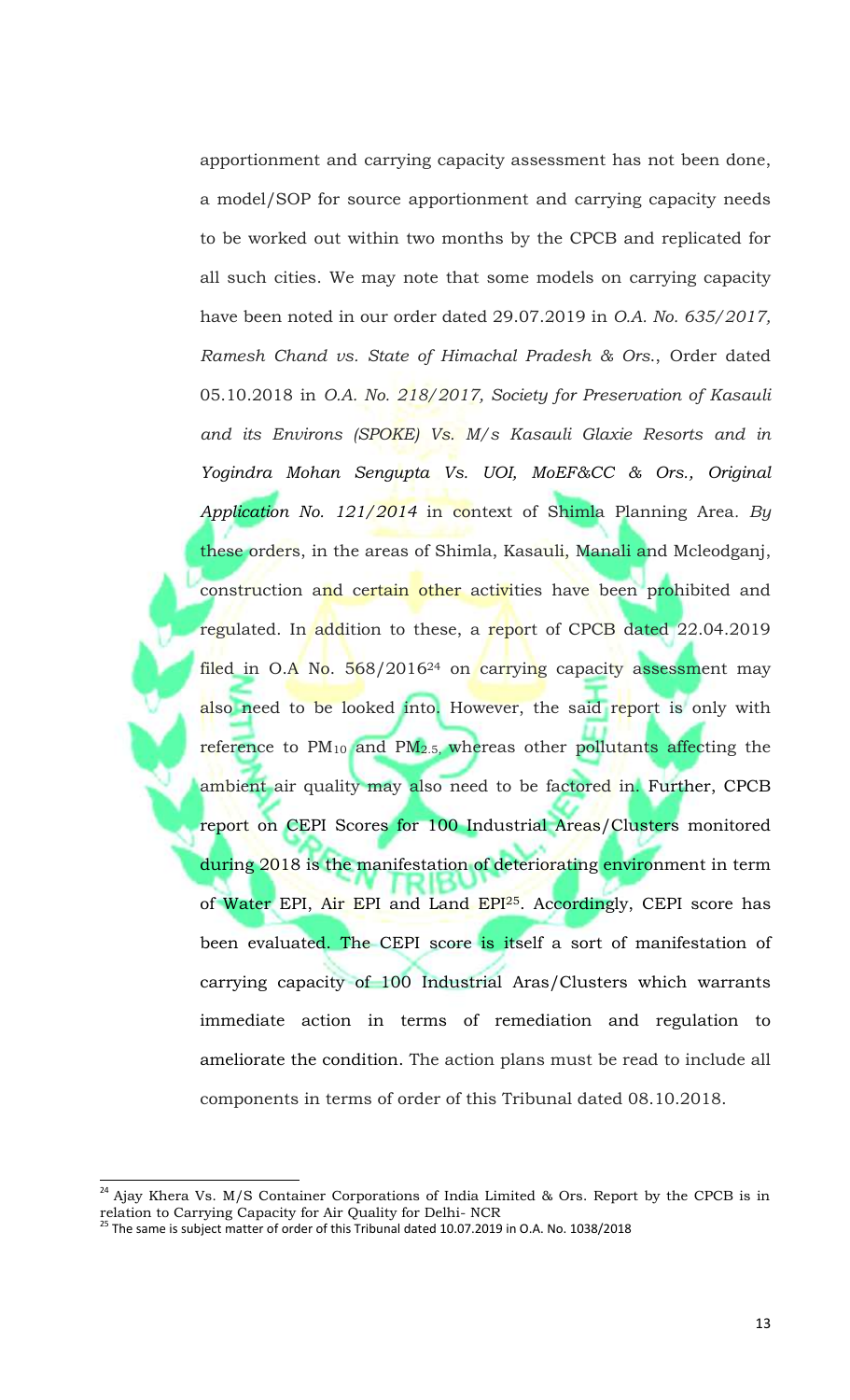17. The timeline prescribed by CPCB in its report dated 15.07.2019 for reviewing action plans for further micro planning needs to be reduced from six months, preferably to four months in view of severity of problem and adverse impact of air pollutants on public health.

### **f. Compensation Regime**

l

18. The compensation regime based on 'Polluter Pays' principle is necessary in view of inadequate action under criminal law. There are no figures available about the number of persons convicted and sentenced under the Air Act even though there are various estimates about number of deaths and diseases caused by air pollution.<sup>26</sup> The Tribunal is not in a position to verify the said figures, nor expresses any opinion about the correctness thereof. It is made clear that this order is not being based on the said figures but on the data compiled by the CPCB. The fact that number of NACs is rising steeply even though the monitoring regime does not cover all the regions in the country, is evidence of exponential rise in pollution. In also reflects inadequate monitoring and enforcement mechanism. The trend needs to be reversed by paradigm shift in monitoring and enforcement mechanism. The rule of law requires that a person committing an offence or violation is made accountable to law by punishment and by being required to pay monetary compensation on 'Polluter Pays' principle. CPCB must forthwith come out with a compensation regime

<sup>&</sup>lt;sup>26</sup> **Report by the Indian Council of Medical Research** has stated- In 2017, air pollution accounted for 12.4 lakh deaths in India, which included 6.7 lakh deaths due to outdoor particulate matter air pollution and 4.8 lakh deaths due to household air pollution. https://www.thelancet.com/journals/lanplh/article/PIIS2542-5196(18)30261-4/fulltextv **As per the Lancet Journal**- In 2017, 1.24 million deaths occurred in India, which were 12·5% of the total deaths, all attributable to air pollution, including 0.67 million from ambient particulate matter pollution and 0.48 million from household air pollution. Of these deaths attributable to air pollution, 51.4% were in people younger than 70 years. India contributed 18.1% of the global population but had 26.2% of the global air pollution DALYs in 2017. https://www.businessstandard.com/article/current-affairs/air-pollution-kills-1-2-mn-indians-in-a-year-third-biggestcause-of-death-119040300300\_1.html **The study titled "State of Global Air 2019" reported** that Air pollution kills 1.2 mn Indians in a year, third biggest cause of death.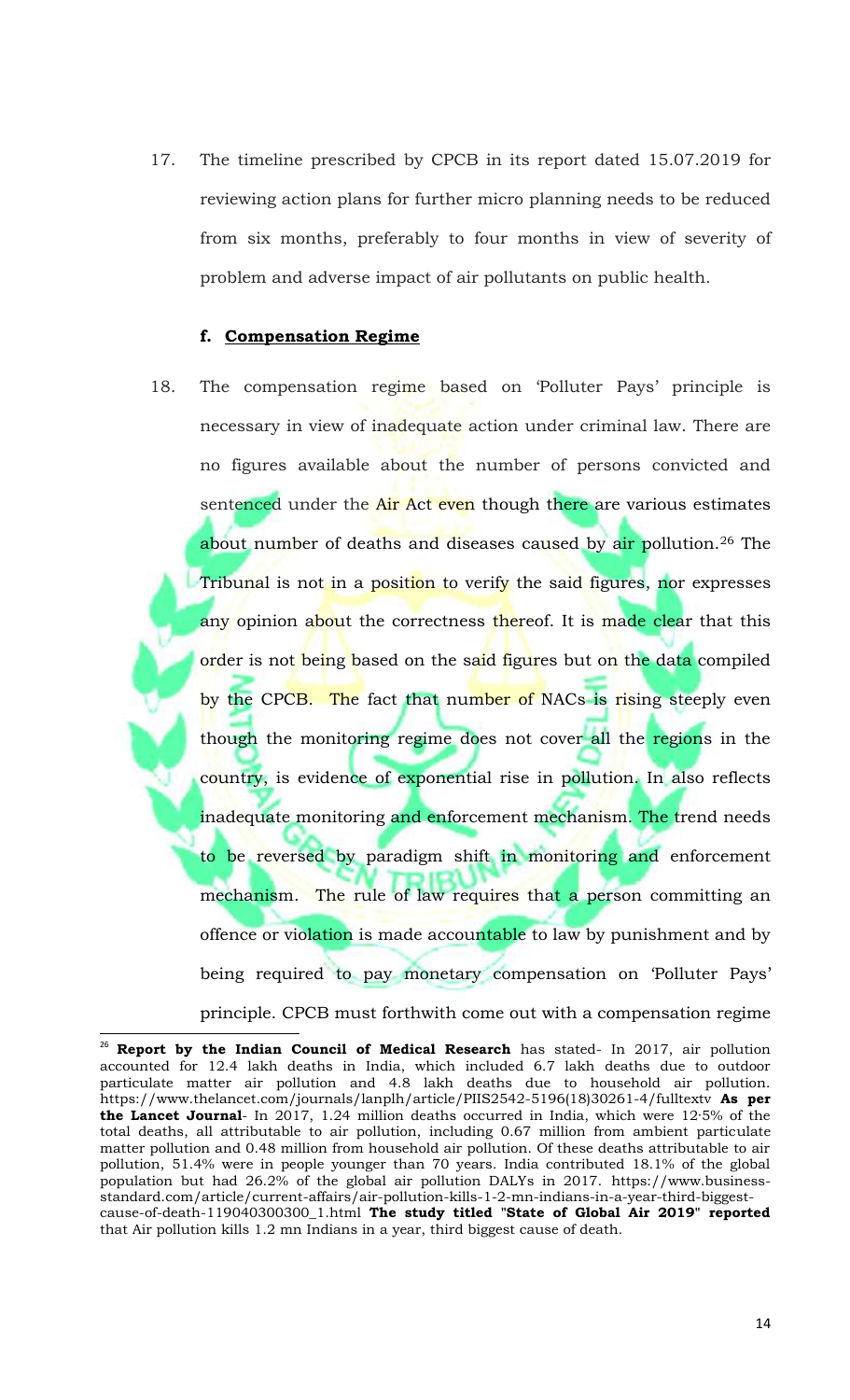as long time has already gone by. The Air Act has been in operation for the last 38 years. With the expertise and data already available, the compensation regime can be finalized preferably within one month. While 'Sustainable Development' and 'Precautionary' principle may *inter-alia* require planning for reducing pollution, violation of norms cannot continue without remedial action. Law has to be enforced without waiting for any further time by suitable regulatory action by way of prosecution and by recovery of compensation. Since it appears that prosecutions are not even remotely proportionate to the extent of violation and may have their own limitations and constraints for the authorities, there is no justification for not taking prompt action by way of compensation recovery to enforce rule of law.

## **g. Further observations**

- 19. As per the CPCB report dated 15.07.2019, there is a proposal for national level target of 20-30% reduction of  $PM_{2.5}$  and  $PM_{10}$ concentration by 2024 under the National Clean Air Programme (NCAP) keeping 2017 as the base year. The timelines to reduce the air pollution by 20%-30% by 2024 needs to be reduced and the target of reduction needs to be increased, having regard to adverse effect on public health and in view of constitutional mandate of fundamental right to breathe clean air. Violation of such fundamental right cannot be allowed to be continued for such a longer time. The NCAP needs to be modified accordingly and a modified plan notified and implemented by the State instrumentalities in letter and spirit.
- 20. We note that the air pollution caused by DG Sets needs to be part of the action plans which may, if necessary, require retrofitting of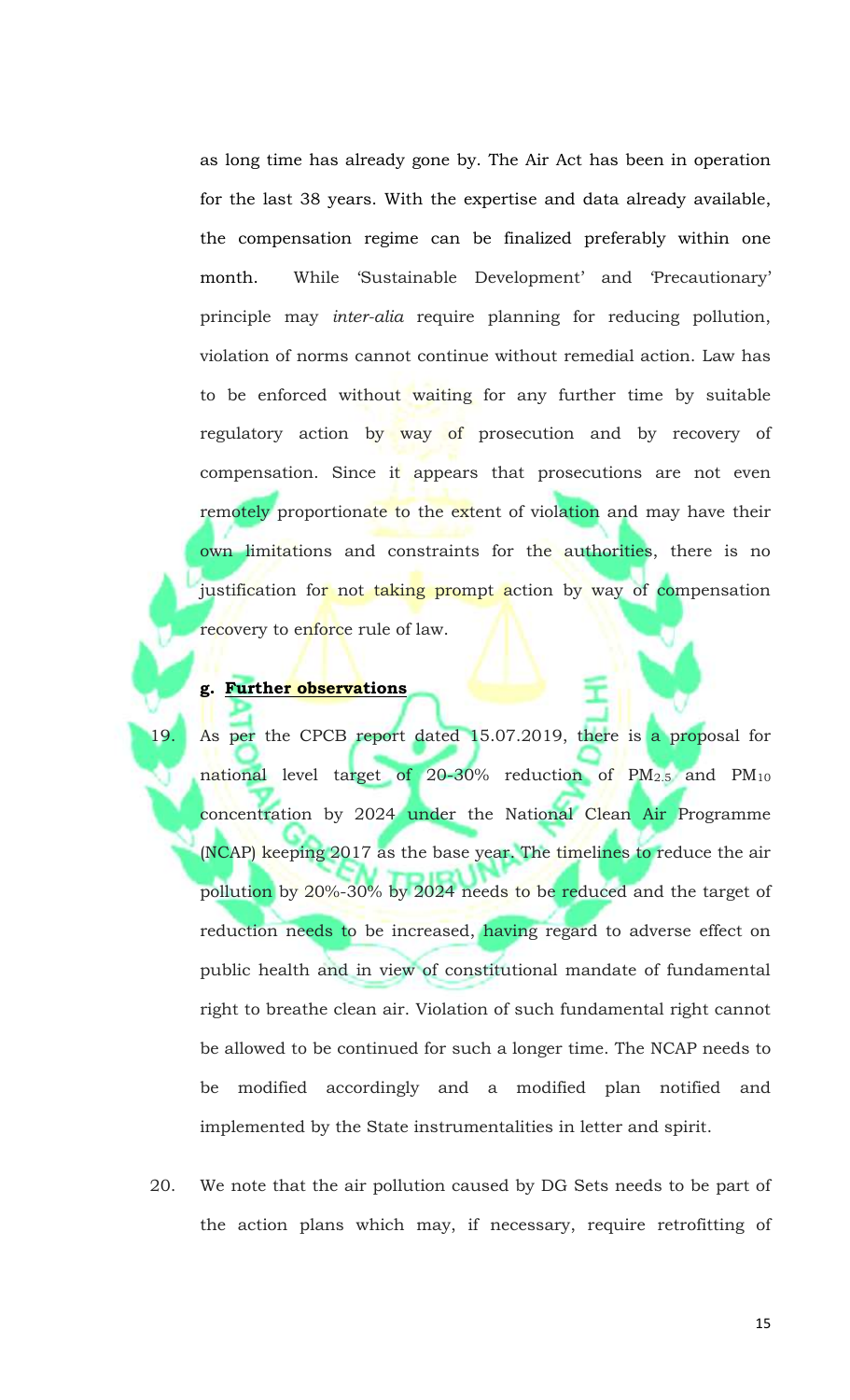emission-control devices on generators already in use. CPCB may consider this aspect. The NCAP itself provides following action points:

- *"1. Introduction of gaseous fuels and enforcement of new and stringent SO2- NO<sup>x</sup> /PM2.5 standards for industries using solid fuels.*
- *2. Stricter enforcement of standards in large industries through continuous monitoring.*
- *3. Full enforcement of zig-zag brick technology in brick kilns.*
- *4. Elimination of DG set usage by provision of 24x7 electricity.*
- *5. Control by innovative end of pipe control technologies.*
- *6. Evolve standards and norms for in-use DG sets below 800 KW category.*
- *7. For DG Sets already operational, ensure usage of either of the two options: (a) use of retrofitted emission control equipment having a minimum specified PM capturing efficiency of at least 70%, type approved by one of the 5 CPCB recognized labs; or (b) shifting to gas-based generators by employing new gas-based generators or retrofitting the existing DG sets for partial gas usage 8. Utilize the Gujarat case study for a compelling case for other states to adopt third-party audits for polluting*

*industries for enhancing implementation(States)."*

Thus, DG Sets should also be covered by the action plans for all the

States/UTs.

The action plans also need to incorporate provisions for action against black carbon generators.

22. One of the causes of air pollution is growth of unplanned industrial activities in residential areas. At some places, such activities though prohibited, have been regularized without regard to environmental norms. The same can no longer be allowed to continue and provision has to be made for closing/shifting as per law laid down in *M.C. Mehta vs. Union of India, (2004) 6SCC 588*. The master plans need to be reviewed and wherever such activities are against existing or new norms, the same need to be closed/shifted.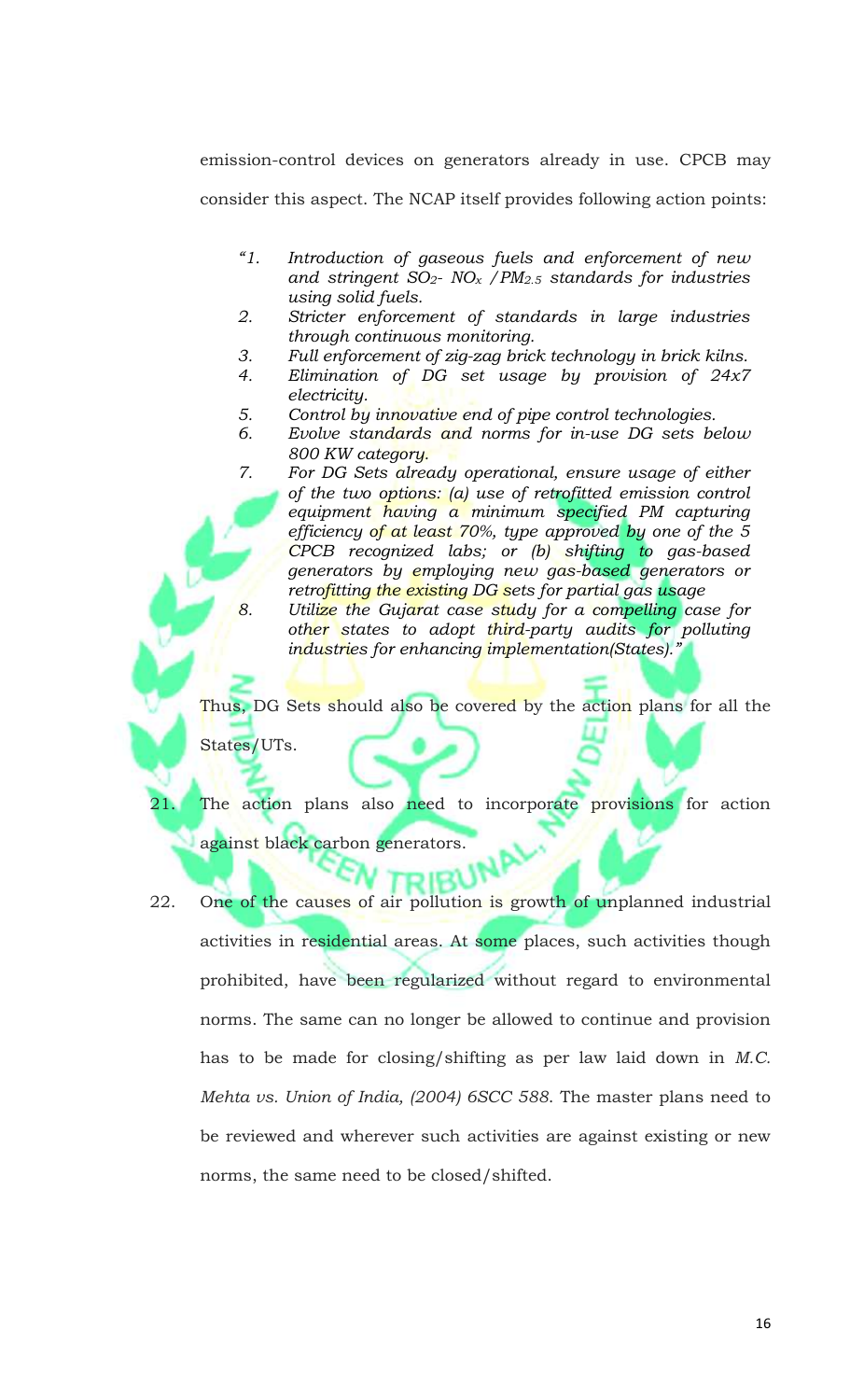### **II. Compliance of Noise Pollution Rules**

23. The Tribunal considered the issue of noise pollution vide order dated 15.03.3019 in the present matter as this subject is also covered by the provisions of the Air Act. It was held that following steps are necessary to deal with the violations:

*"13. … … …*

- *i. Training of regulatory machinery and identifying and notifying accountable officers and preparing action plan and monitoring mechanism.*
- *ii. Awareness, particularly among students through Education Department and involvement of Resident Welfare Associations (RWAs), social and religious institutions and volunteers.*
- *iii. Prosecution of violators, seizer of equipment and recovery of compensation from violators.*
- *iv. Requiring installation of noise,*
- *v. measurement meters by those using equipment capable of producing noise higher than the prescribed limit."*

24. Accordingly, the directions were issued to the State Pollution Control Boards (SPCBs) and the Police Department of all the States/UTs to obtain noise monitoring devices, to train the staff regarding use of such devices and to develop a robust protocol for taking action including fixing of noise meters with data loggers on the equipments used for creating noise. Additionally, CPCB was directed to lay down scale of compensation for violation of noise pollution norms and also the conditions to be imposed while releasing any offending equipment which is seized in the course of implementing the noise regulations.

25. Accordingly, the CPCB has in its report dated 15.07.2019, furnished its report on this subject also. It is stated that the manufacturers find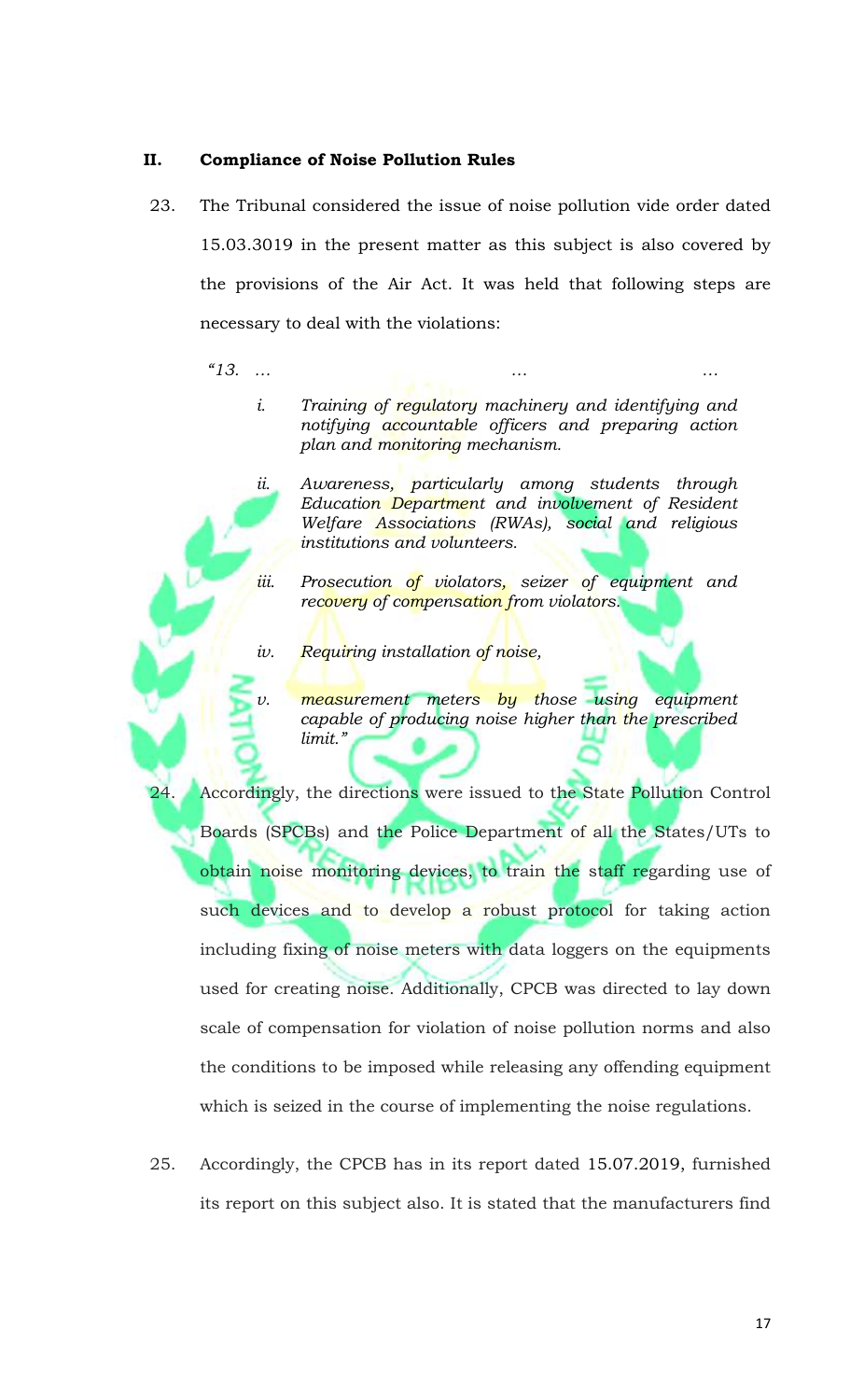the installation of the limiter meters on noise generating equipments to be economically less viable. This cannot be a ground for not requiring such limiters to enforce the norms of noise pollution on the pattern followed in the States of West Bengal and Tripura. This Tribunal has already issued a direction in the context of Delhi to that effect that noise limiters in sound systems be installed and/or retrofitted, vide order dated 01.08.2019 in *O.A. No. 519/2016, Hardeep Singh & Ors. vs SDMC & Ors*. The said directions will apply to all the States/UTs. Appropriate notifications may be issued by the CPCB/SPCBs/PCCs within three months about the limiters being installed. The compensation regime for noise pollution needs to be worked out within one month by CPCB.

#### **Directions:**

26. In view of above discussion, we issue following directions:

- I. CPCB, SPCBs and PCCs need to ensure assessment and installation of the requisite number of real time Online Continuous AAQMS within six months from today and indicate progress in this regard before the next date.
- II. The Expert Team of CPCB to design a model/SOP for source apportionment and carrying capacity assessment within two months which may be replicated for all the NACs. In the light of such study, further action may need to be considered by MoEF&CC within three months thereafter in terms of regulating the number of vehicles, action in terms of shift to evehicles and CNG vehicles, intensifying public transport system, mechanical cleaning of roads, enhancement of public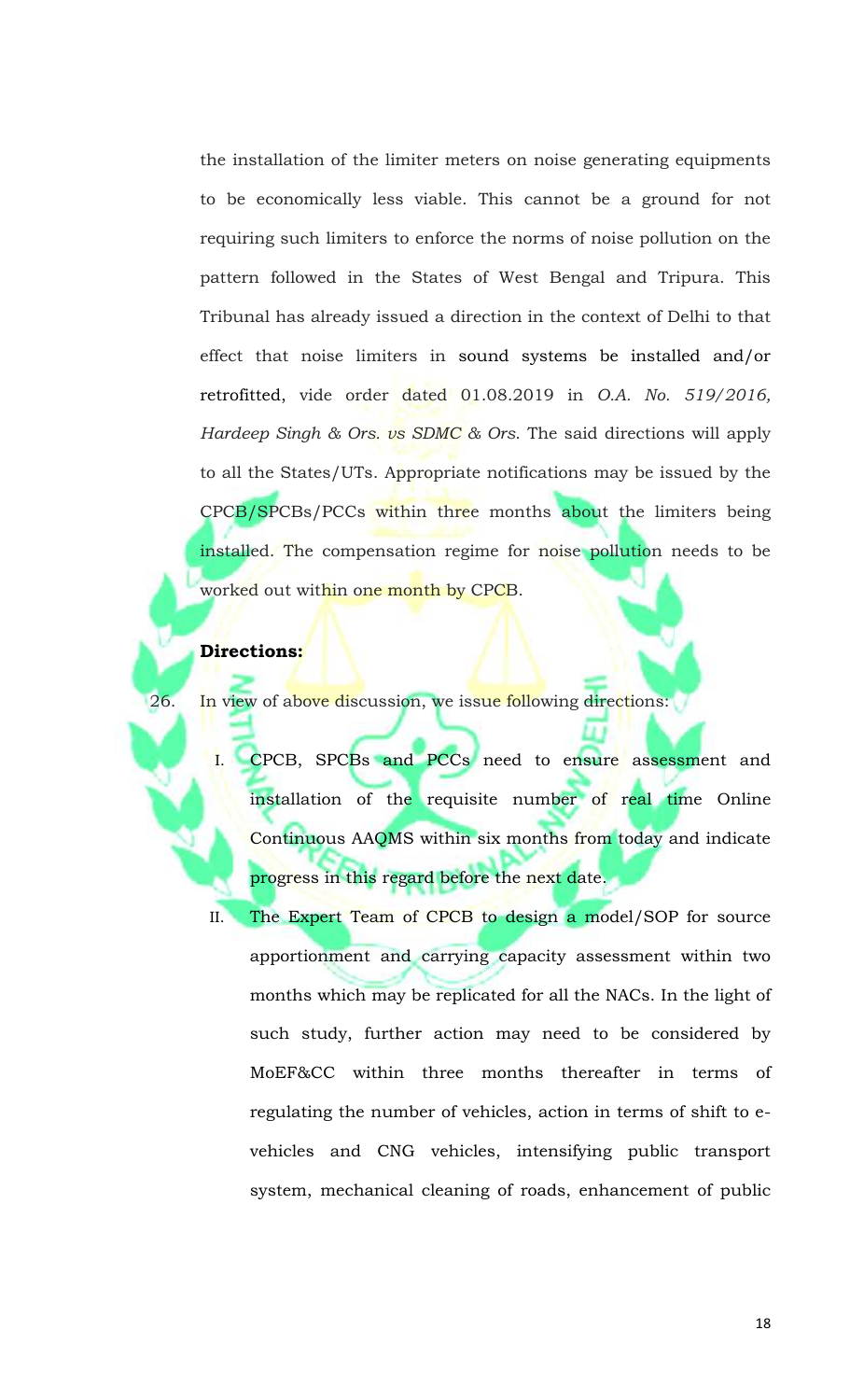parking facilities etc., improvement in fuel quality and traffic management, regulation of construction activities, strict adherence to siting guidelines with regard to stone crushers, mining, brick kilns, thermal power plants, coal handling, air polluting industries, hot mix plants, etc. Besides, activities like crop burning and burning of trash wood/leaves/debris for heating in winters to be strictly regulated and violations penalized as has been done by notifications for ESZ, CRZ, Ganga Flood plains etc.

III. Concerned Town & Country Planning departments (with whatever be the name in the State) of all the States/UTs may ensure review of maser plans specially for the NACs to be consistent with carrying capacity and source apportionment study reports within six months of such reports being available and furnish compliance reports to this Tribunal and CPCB.

IV. Concerned States may evolve enforcement mechanism for closing/shifting of industrial units other than household industries from residential/non conforming areas in the light of law laid down in *M.C. Mehta vs Union of India, (2004) 6SCC 588.*

- V. SPCBs/PCCs need to develop interactive public grievance redressal portals on the pattern of CPCB portal "*Sameer*" within two months if not already done.
- VI. Actions Plans need to be prepared by States for the additional 20 NACs on the pattern of 102 NACs within three months and after its approval by CPCB within two months, States must initiate time bound action on remediation within next three months.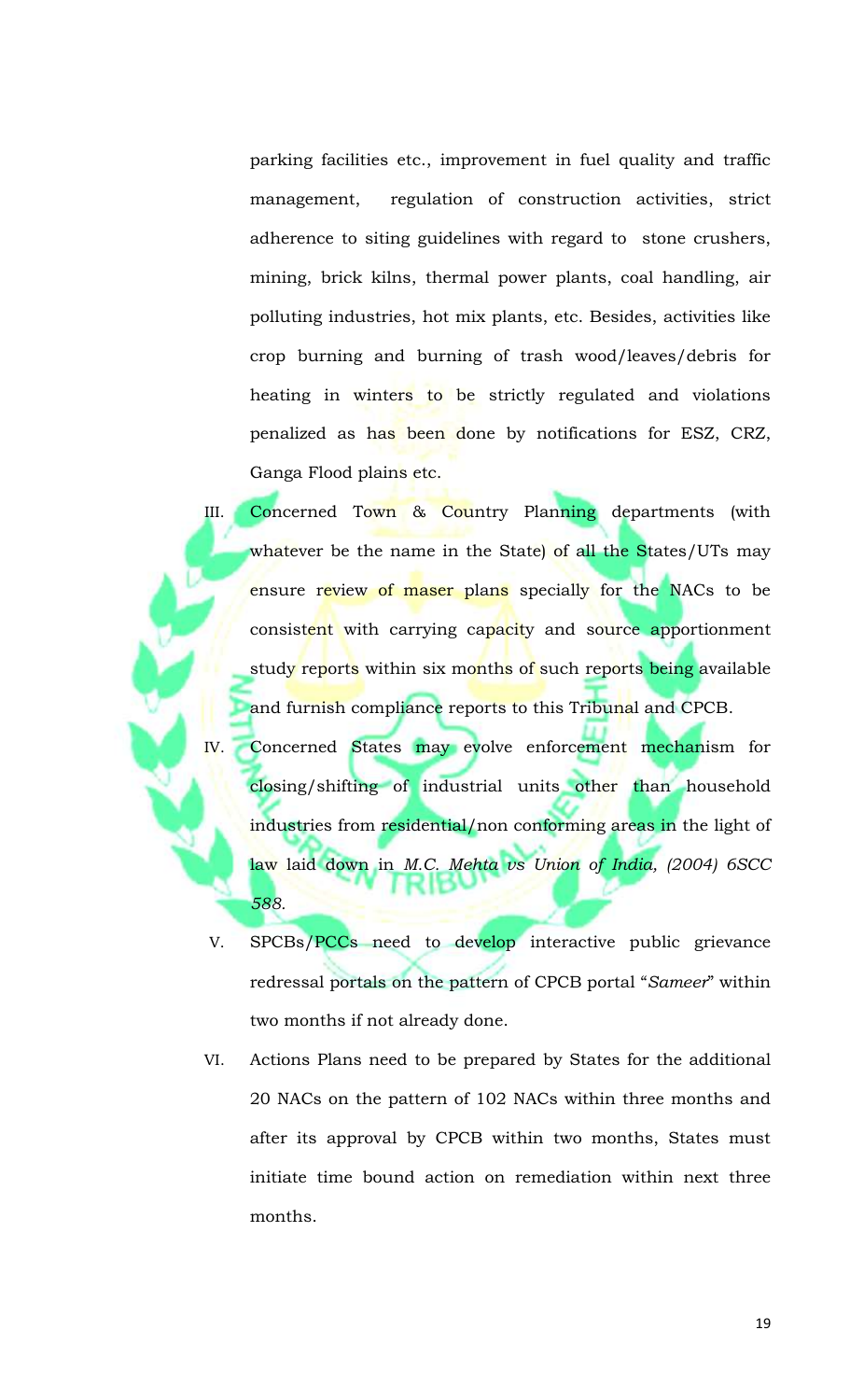- VII. CPCB may finalize the pending action plans within two months. Environmental compensation may be deposited by the defaulting States in terms of our order dated 15.03.2019 with the CPCB.
- VIII. Timeline prescribed for reviewing action plans with regard to its report dated 15.07.2019 by the CPCB for further micro planning may be reduced from six months, preferably to four months. CPCB may give appropriate directions to the SPCBs/PCCs accordingly.

IX. CPCB must forthwith come out with a compensation regime within two months for air as well as noise pollution to the extent such norms have not yet been laid down.

Having regard to adverse impact on public health and constitutional mandate that right to clean air is a fundamental right, the MoEF&CC may modify the NCAP by reducing the timelines and increasing the target for reduction of air pollution.

XI. Noise Limiters need to be installed on potential noise polluting devices, including retrofitting the existing devices. Appropriate directions be issued by the States/UTs within three months in the same manner as directed by this Tribunal for Delhi vide order dated 01.08.2019 in *O.A. No. 519/2016, Hardeep Singh & Ors. vs SDMC & Ors*.

XII. The CPCB may also evaluate existing air quality monitoring mechanism of all States and UTs and furnish a report to this Tribunal before the next date in terms of capacity of its scientific and technical personnel both in terms of number of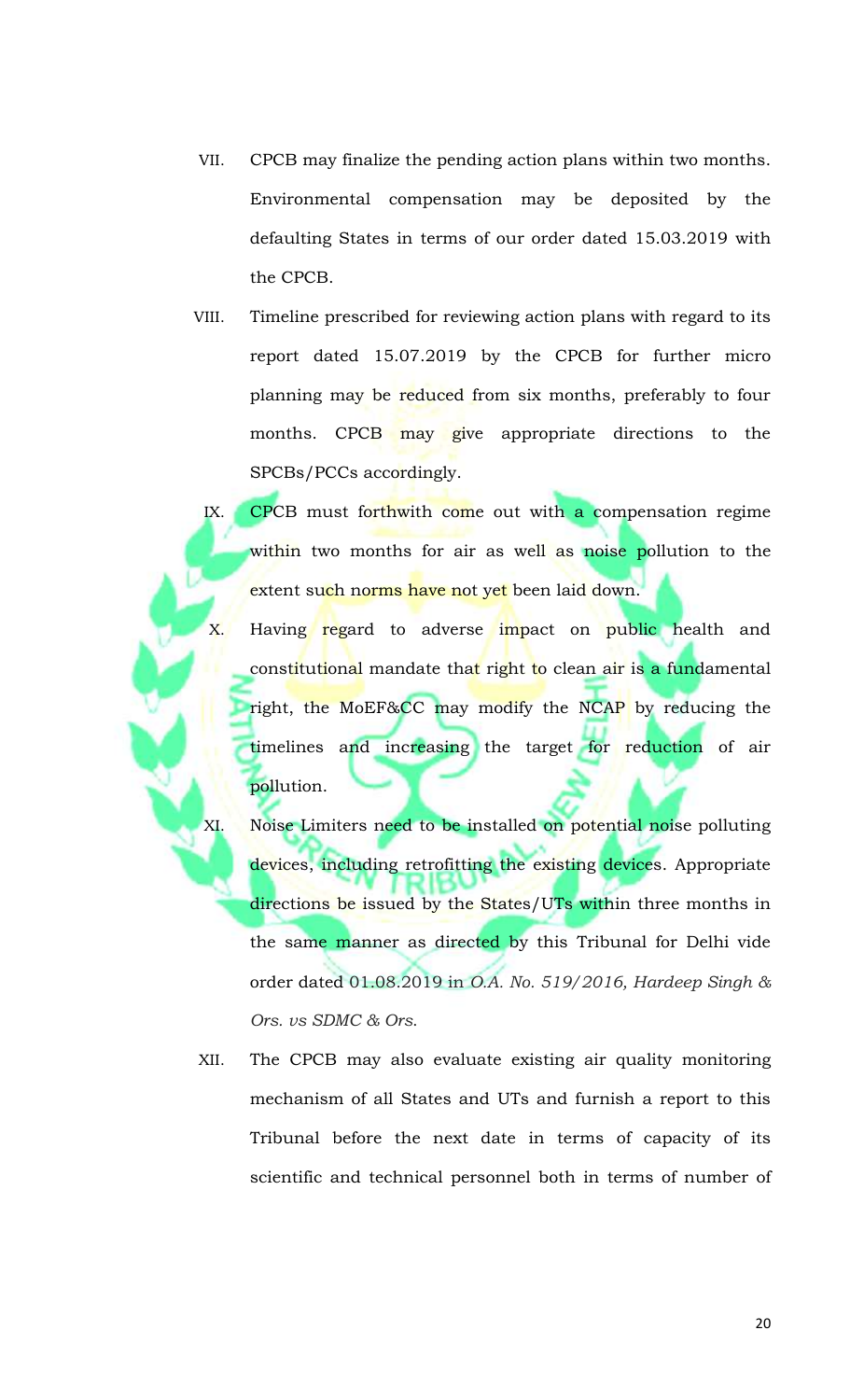personnel and skill/competence and outreach programmes on public awareness and suggestions for improvement.

- XIII. The CPCB and States may have robust Emergency Response System and preparedness by way of mock drills and measures to be taken in the scenario when air pollution levels become severe plus and severe.
- XIV. The SPCBs and PCCs to submit details of 'consent' funds to CPCB and this Tribunal within two months alongwith Action Plans on the basis of template provided by CPCB. CPCB may scrutinize and approve such action plans within two months in accordance to our order dated 22.01.2019 in *O.A. No. 101/2019*. Finally, the State PCBs and PCCs may execute their Action Plans within next one year thereafter.

XV. The Environmental Compensation levied by State Transport Departments may be divided in the ratio of 50:25:25 amongst the States, the SPCBs/PCCs and the CPCB.

Let further compliance reports be filed before the next date.

List for further consideration on 15.11.2019.

Adarsh Kumar Goel, CP

S.P. Wangdi, JM

K. Ramakrishnan, JM

Dr. Nagin Nanda, EM